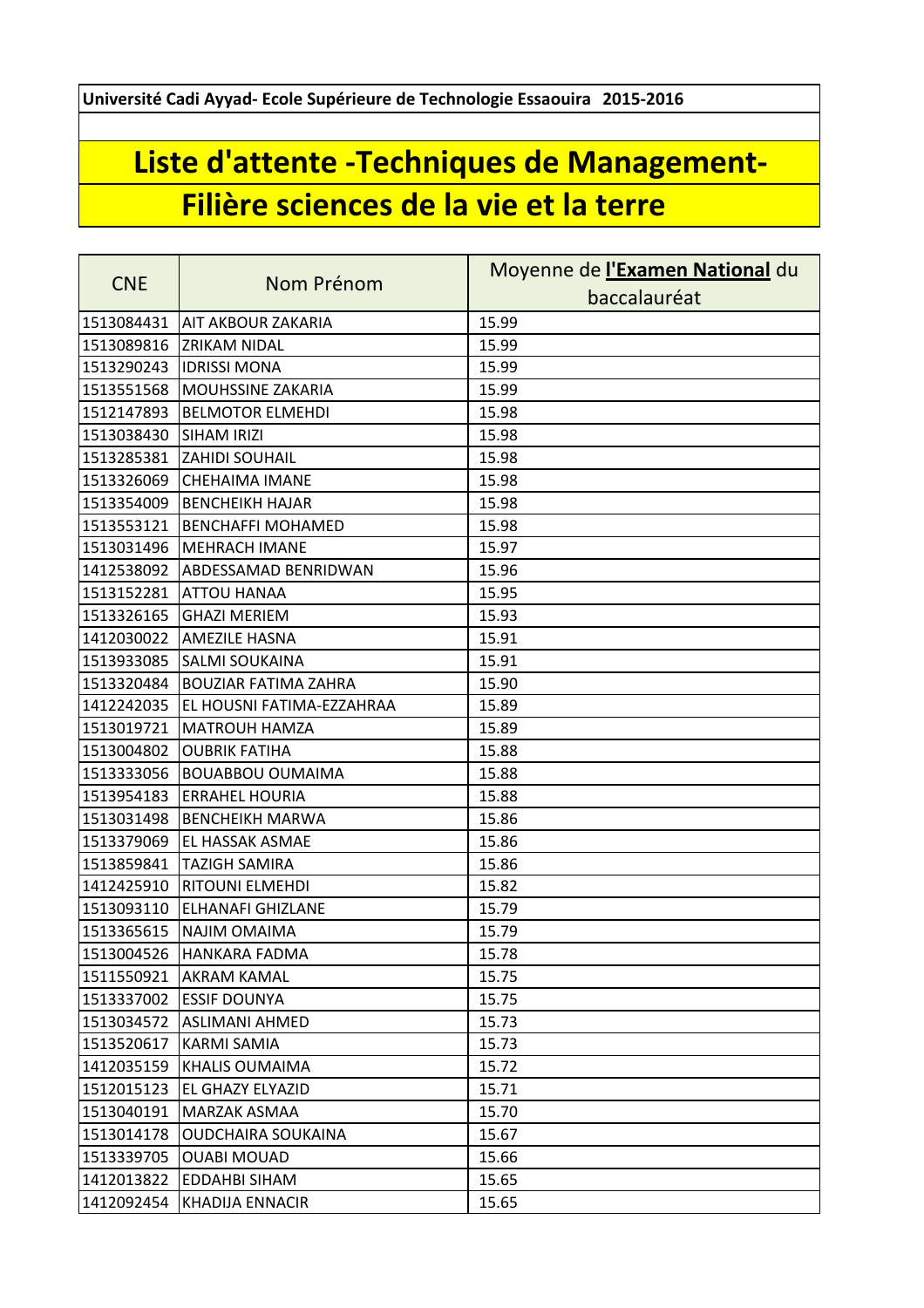| 1513022636<br><b>BAASSOU MOHAMED</b><br>15.65<br>1513036429  ID BELLA MESSAOUD<br>15.65<br><b>BASBOUSSI CHAIMAA</b><br>15.65<br><b>AMDJAR DOUNIA</b><br>15.64<br>15.64<br>SENGAR HASNA<br>15.64<br><b>MARDA IMANE</b><br><b>MAZHAR ZINEB</b><br>15.63<br><b>AIT BIHI HAJAR</b><br>15.63<br>1513543132 SEDOUANE MOHCINE<br>15.63<br>1513036783<br><b>ELGHORSSI MOUAD</b><br>15.62<br>1513227215 ZAHRAOUI NASSIRA<br>15.62<br><b>MOHAJIRY ZIYAD</b><br>15.62<br>1513115142<br><b>IKERCHE HANAN</b><br>15.60<br>1513334019<br><b>NECHAD HAJAR</b><br>15.59<br>15.59<br><b>BOUALAM MARIEM</b><br>1412248860<br>15.58<br><b>OUMAIMA SAKINI</b><br>1513012667<br>EL MALOUKI ABDELLATIF<br>15.58<br>1513024687<br>15.58<br>EL BOUHLALI MOSTAFA<br>1513000053<br><b>HAROUID KAOUTAR</b><br>15.54<br>1513288315<br><b>OUAID ISMAIL</b><br>15.54<br>1412037998<br>EL-AZZOUZI ZAKARIA<br>15.52<br>1513042416<br><b>MANSOUR SALKA</b><br>15.52<br>15.52<br>1513328835<br><b>MAHRAOUI KENZA</b><br>1513551929<br>EL AROUSSI NADA<br>15.51<br>1513111724<br>15.50<br><b>ZERHMOUTI ZINEB</b><br>15.50<br>1513345996<br><b>MANIAR YOUSSEF</b><br>1412180509<br><b>HALOUANI SIHAM</b><br>15.49<br>1513016381<br>15.49<br><b>HAMMOU FATIHA</b><br>1513550586<br>EL AMMARI NADIA<br>15.49<br>1512025788<br><b>JAAFAR LAHOUCINE</b><br>15.48<br>1513016467 EDDAHBI NASSIMA<br>15.48<br>1513009284<br>15.47<br><b>HENJIF SIHAM</b><br><b>ARCHID MERYEME</b><br>15.46<br>1412161509<br>1513098853<br><b>IGMOULLAN HAMZA</b><br>15.46<br>1513114300<br><b>ELBAZ SAIDA</b><br>15.46<br> 1513953260<br><b>ANKOUR AMINE</b><br>15.46<br>15.44<br>1515589889<br><b>BERROUG ANASS</b><br>1513041382<br>LAMINE MARWA<br>15.43<br>1513326163<br><b>CHAHID NADIA</b><br>15.43<br>1513031474<br><b>AARAB FATIMA</b><br>15.42<br>1513099620<br>15.42<br><b>ABOUCHOKR NOUHA</b><br>15.42<br><b>MESSAOUDI AMINE</b><br>1513319968<br>1513340758<br>ALMOUJADDID KAWTAR<br>15.42<br>1513949569<br><b>FATOUCHI FATIMA ZAHRAE</b><br>15.42<br>15.41<br>1412005099<br>NAOUAOUI NOUREDDINE<br>1513539405<br>15.41<br><b>MAMAR HICHAM</b><br>1513168015<br>15.38<br><b>BOUIZDEM AZIZ</b><br>1513181844<br>EL MARJANI BADR<br>15.38 |            | 1513015983 ELAATARE LATIFA | 15.65 |
|------------------------------------------------------------------------------------------------------------------------------------------------------------------------------------------------------------------------------------------------------------------------------------------------------------------------------------------------------------------------------------------------------------------------------------------------------------------------------------------------------------------------------------------------------------------------------------------------------------------------------------------------------------------------------------------------------------------------------------------------------------------------------------------------------------------------------------------------------------------------------------------------------------------------------------------------------------------------------------------------------------------------------------------------------------------------------------------------------------------------------------------------------------------------------------------------------------------------------------------------------------------------------------------------------------------------------------------------------------------------------------------------------------------------------------------------------------------------------------------------------------------------------------------------------------------------------------------------------------------------------------------------------------------------------------------------------------------------------------------------------------------------------------------------------------------------------------------------------------------------------------------------------------------------------------------------------------------------------------------------------------------------------------------------------------------------------------------------------------------------------------------------------------------------------------------|------------|----------------------------|-------|
|                                                                                                                                                                                                                                                                                                                                                                                                                                                                                                                                                                                                                                                                                                                                                                                                                                                                                                                                                                                                                                                                                                                                                                                                                                                                                                                                                                                                                                                                                                                                                                                                                                                                                                                                                                                                                                                                                                                                                                                                                                                                                                                                                                                          |            |                            |       |
|                                                                                                                                                                                                                                                                                                                                                                                                                                                                                                                                                                                                                                                                                                                                                                                                                                                                                                                                                                                                                                                                                                                                                                                                                                                                                                                                                                                                                                                                                                                                                                                                                                                                                                                                                                                                                                                                                                                                                                                                                                                                                                                                                                                          |            |                            |       |
|                                                                                                                                                                                                                                                                                                                                                                                                                                                                                                                                                                                                                                                                                                                                                                                                                                                                                                                                                                                                                                                                                                                                                                                                                                                                                                                                                                                                                                                                                                                                                                                                                                                                                                                                                                                                                                                                                                                                                                                                                                                                                                                                                                                          | 1513320556 |                            |       |
|                                                                                                                                                                                                                                                                                                                                                                                                                                                                                                                                                                                                                                                                                                                                                                                                                                                                                                                                                                                                                                                                                                                                                                                                                                                                                                                                                                                                                                                                                                                                                                                                                                                                                                                                                                                                                                                                                                                                                                                                                                                                                                                                                                                          | 1512075183 |                            |       |
|                                                                                                                                                                                                                                                                                                                                                                                                                                                                                                                                                                                                                                                                                                                                                                                                                                                                                                                                                                                                                                                                                                                                                                                                                                                                                                                                                                                                                                                                                                                                                                                                                                                                                                                                                                                                                                                                                                                                                                                                                                                                                                                                                                                          | 1513003155 |                            |       |
|                                                                                                                                                                                                                                                                                                                                                                                                                                                                                                                                                                                                                                                                                                                                                                                                                                                                                                                                                                                                                                                                                                                                                                                                                                                                                                                                                                                                                                                                                                                                                                                                                                                                                                                                                                                                                                                                                                                                                                                                                                                                                                                                                                                          | 1513112441 |                            |       |
|                                                                                                                                                                                                                                                                                                                                                                                                                                                                                                                                                                                                                                                                                                                                                                                                                                                                                                                                                                                                                                                                                                                                                                                                                                                                                                                                                                                                                                                                                                                                                                                                                                                                                                                                                                                                                                                                                                                                                                                                                                                                                                                                                                                          | 1512317393 |                            |       |
|                                                                                                                                                                                                                                                                                                                                                                                                                                                                                                                                                                                                                                                                                                                                                                                                                                                                                                                                                                                                                                                                                                                                                                                                                                                                                                                                                                                                                                                                                                                                                                                                                                                                                                                                                                                                                                                                                                                                                                                                                                                                                                                                                                                          | 1513039013 |                            |       |
|                                                                                                                                                                                                                                                                                                                                                                                                                                                                                                                                                                                                                                                                                                                                                                                                                                                                                                                                                                                                                                                                                                                                                                                                                                                                                                                                                                                                                                                                                                                                                                                                                                                                                                                                                                                                                                                                                                                                                                                                                                                                                                                                                                                          |            |                            |       |
|                                                                                                                                                                                                                                                                                                                                                                                                                                                                                                                                                                                                                                                                                                                                                                                                                                                                                                                                                                                                                                                                                                                                                                                                                                                                                                                                                                                                                                                                                                                                                                                                                                                                                                                                                                                                                                                                                                                                                                                                                                                                                                                                                                                          |            |                            |       |
|                                                                                                                                                                                                                                                                                                                                                                                                                                                                                                                                                                                                                                                                                                                                                                                                                                                                                                                                                                                                                                                                                                                                                                                                                                                                                                                                                                                                                                                                                                                                                                                                                                                                                                                                                                                                                                                                                                                                                                                                                                                                                                                                                                                          |            |                            |       |
|                                                                                                                                                                                                                                                                                                                                                                                                                                                                                                                                                                                                                                                                                                                                                                                                                                                                                                                                                                                                                                                                                                                                                                                                                                                                                                                                                                                                                                                                                                                                                                                                                                                                                                                                                                                                                                                                                                                                                                                                                                                                                                                                                                                          | 1513338967 |                            |       |
|                                                                                                                                                                                                                                                                                                                                                                                                                                                                                                                                                                                                                                                                                                                                                                                                                                                                                                                                                                                                                                                                                                                                                                                                                                                                                                                                                                                                                                                                                                                                                                                                                                                                                                                                                                                                                                                                                                                                                                                                                                                                                                                                                                                          |            |                            |       |
|                                                                                                                                                                                                                                                                                                                                                                                                                                                                                                                                                                                                                                                                                                                                                                                                                                                                                                                                                                                                                                                                                                                                                                                                                                                                                                                                                                                                                                                                                                                                                                                                                                                                                                                                                                                                                                                                                                                                                                                                                                                                                                                                                                                          |            |                            |       |
|                                                                                                                                                                                                                                                                                                                                                                                                                                                                                                                                                                                                                                                                                                                                                                                                                                                                                                                                                                                                                                                                                                                                                                                                                                                                                                                                                                                                                                                                                                                                                                                                                                                                                                                                                                                                                                                                                                                                                                                                                                                                                                                                                                                          | 1513349713 |                            |       |
|                                                                                                                                                                                                                                                                                                                                                                                                                                                                                                                                                                                                                                                                                                                                                                                                                                                                                                                                                                                                                                                                                                                                                                                                                                                                                                                                                                                                                                                                                                                                                                                                                                                                                                                                                                                                                                                                                                                                                                                                                                                                                                                                                                                          |            |                            |       |
|                                                                                                                                                                                                                                                                                                                                                                                                                                                                                                                                                                                                                                                                                                                                                                                                                                                                                                                                                                                                                                                                                                                                                                                                                                                                                                                                                                                                                                                                                                                                                                                                                                                                                                                                                                                                                                                                                                                                                                                                                                                                                                                                                                                          |            |                            |       |
|                                                                                                                                                                                                                                                                                                                                                                                                                                                                                                                                                                                                                                                                                                                                                                                                                                                                                                                                                                                                                                                                                                                                                                                                                                                                                                                                                                                                                                                                                                                                                                                                                                                                                                                                                                                                                                                                                                                                                                                                                                                                                                                                                                                          |            |                            |       |
|                                                                                                                                                                                                                                                                                                                                                                                                                                                                                                                                                                                                                                                                                                                                                                                                                                                                                                                                                                                                                                                                                                                                                                                                                                                                                                                                                                                                                                                                                                                                                                                                                                                                                                                                                                                                                                                                                                                                                                                                                                                                                                                                                                                          |            |                            |       |
|                                                                                                                                                                                                                                                                                                                                                                                                                                                                                                                                                                                                                                                                                                                                                                                                                                                                                                                                                                                                                                                                                                                                                                                                                                                                                                                                                                                                                                                                                                                                                                                                                                                                                                                                                                                                                                                                                                                                                                                                                                                                                                                                                                                          |            |                            |       |
|                                                                                                                                                                                                                                                                                                                                                                                                                                                                                                                                                                                                                                                                                                                                                                                                                                                                                                                                                                                                                                                                                                                                                                                                                                                                                                                                                                                                                                                                                                                                                                                                                                                                                                                                                                                                                                                                                                                                                                                                                                                                                                                                                                                          |            |                            |       |
|                                                                                                                                                                                                                                                                                                                                                                                                                                                                                                                                                                                                                                                                                                                                                                                                                                                                                                                                                                                                                                                                                                                                                                                                                                                                                                                                                                                                                                                                                                                                                                                                                                                                                                                                                                                                                                                                                                                                                                                                                                                                                                                                                                                          |            |                            |       |
|                                                                                                                                                                                                                                                                                                                                                                                                                                                                                                                                                                                                                                                                                                                                                                                                                                                                                                                                                                                                                                                                                                                                                                                                                                                                                                                                                                                                                                                                                                                                                                                                                                                                                                                                                                                                                                                                                                                                                                                                                                                                                                                                                                                          |            |                            |       |
|                                                                                                                                                                                                                                                                                                                                                                                                                                                                                                                                                                                                                                                                                                                                                                                                                                                                                                                                                                                                                                                                                                                                                                                                                                                                                                                                                                                                                                                                                                                                                                                                                                                                                                                                                                                                                                                                                                                                                                                                                                                                                                                                                                                          |            |                            |       |
|                                                                                                                                                                                                                                                                                                                                                                                                                                                                                                                                                                                                                                                                                                                                                                                                                                                                                                                                                                                                                                                                                                                                                                                                                                                                                                                                                                                                                                                                                                                                                                                                                                                                                                                                                                                                                                                                                                                                                                                                                                                                                                                                                                                          |            |                            |       |
|                                                                                                                                                                                                                                                                                                                                                                                                                                                                                                                                                                                                                                                                                                                                                                                                                                                                                                                                                                                                                                                                                                                                                                                                                                                                                                                                                                                                                                                                                                                                                                                                                                                                                                                                                                                                                                                                                                                                                                                                                                                                                                                                                                                          |            |                            |       |
|                                                                                                                                                                                                                                                                                                                                                                                                                                                                                                                                                                                                                                                                                                                                                                                                                                                                                                                                                                                                                                                                                                                                                                                                                                                                                                                                                                                                                                                                                                                                                                                                                                                                                                                                                                                                                                                                                                                                                                                                                                                                                                                                                                                          |            |                            |       |
|                                                                                                                                                                                                                                                                                                                                                                                                                                                                                                                                                                                                                                                                                                                                                                                                                                                                                                                                                                                                                                                                                                                                                                                                                                                                                                                                                                                                                                                                                                                                                                                                                                                                                                                                                                                                                                                                                                                                                                                                                                                                                                                                                                                          |            |                            |       |
|                                                                                                                                                                                                                                                                                                                                                                                                                                                                                                                                                                                                                                                                                                                                                                                                                                                                                                                                                                                                                                                                                                                                                                                                                                                                                                                                                                                                                                                                                                                                                                                                                                                                                                                                                                                                                                                                                                                                                                                                                                                                                                                                                                                          |            |                            |       |
|                                                                                                                                                                                                                                                                                                                                                                                                                                                                                                                                                                                                                                                                                                                                                                                                                                                                                                                                                                                                                                                                                                                                                                                                                                                                                                                                                                                                                                                                                                                                                                                                                                                                                                                                                                                                                                                                                                                                                                                                                                                                                                                                                                                          |            |                            |       |
|                                                                                                                                                                                                                                                                                                                                                                                                                                                                                                                                                                                                                                                                                                                                                                                                                                                                                                                                                                                                                                                                                                                                                                                                                                                                                                                                                                                                                                                                                                                                                                                                                                                                                                                                                                                                                                                                                                                                                                                                                                                                                                                                                                                          |            |                            |       |
|                                                                                                                                                                                                                                                                                                                                                                                                                                                                                                                                                                                                                                                                                                                                                                                                                                                                                                                                                                                                                                                                                                                                                                                                                                                                                                                                                                                                                                                                                                                                                                                                                                                                                                                                                                                                                                                                                                                                                                                                                                                                                                                                                                                          |            |                            |       |
|                                                                                                                                                                                                                                                                                                                                                                                                                                                                                                                                                                                                                                                                                                                                                                                                                                                                                                                                                                                                                                                                                                                                                                                                                                                                                                                                                                                                                                                                                                                                                                                                                                                                                                                                                                                                                                                                                                                                                                                                                                                                                                                                                                                          |            |                            |       |
|                                                                                                                                                                                                                                                                                                                                                                                                                                                                                                                                                                                                                                                                                                                                                                                                                                                                                                                                                                                                                                                                                                                                                                                                                                                                                                                                                                                                                                                                                                                                                                                                                                                                                                                                                                                                                                                                                                                                                                                                                                                                                                                                                                                          |            |                            |       |
|                                                                                                                                                                                                                                                                                                                                                                                                                                                                                                                                                                                                                                                                                                                                                                                                                                                                                                                                                                                                                                                                                                                                                                                                                                                                                                                                                                                                                                                                                                                                                                                                                                                                                                                                                                                                                                                                                                                                                                                                                                                                                                                                                                                          |            |                            |       |
|                                                                                                                                                                                                                                                                                                                                                                                                                                                                                                                                                                                                                                                                                                                                                                                                                                                                                                                                                                                                                                                                                                                                                                                                                                                                                                                                                                                                                                                                                                                                                                                                                                                                                                                                                                                                                                                                                                                                                                                                                                                                                                                                                                                          |            |                            |       |
|                                                                                                                                                                                                                                                                                                                                                                                                                                                                                                                                                                                                                                                                                                                                                                                                                                                                                                                                                                                                                                                                                                                                                                                                                                                                                                                                                                                                                                                                                                                                                                                                                                                                                                                                                                                                                                                                                                                                                                                                                                                                                                                                                                                          |            |                            |       |
|                                                                                                                                                                                                                                                                                                                                                                                                                                                                                                                                                                                                                                                                                                                                                                                                                                                                                                                                                                                                                                                                                                                                                                                                                                                                                                                                                                                                                                                                                                                                                                                                                                                                                                                                                                                                                                                                                                                                                                                                                                                                                                                                                                                          |            |                            |       |
|                                                                                                                                                                                                                                                                                                                                                                                                                                                                                                                                                                                                                                                                                                                                                                                                                                                                                                                                                                                                                                                                                                                                                                                                                                                                                                                                                                                                                                                                                                                                                                                                                                                                                                                                                                                                                                                                                                                                                                                                                                                                                                                                                                                          |            |                            |       |
|                                                                                                                                                                                                                                                                                                                                                                                                                                                                                                                                                                                                                                                                                                                                                                                                                                                                                                                                                                                                                                                                                                                                                                                                                                                                                                                                                                                                                                                                                                                                                                                                                                                                                                                                                                                                                                                                                                                                                                                                                                                                                                                                                                                          |            |                            |       |
|                                                                                                                                                                                                                                                                                                                                                                                                                                                                                                                                                                                                                                                                                                                                                                                                                                                                                                                                                                                                                                                                                                                                                                                                                                                                                                                                                                                                                                                                                                                                                                                                                                                                                                                                                                                                                                                                                                                                                                                                                                                                                                                                                                                          |            |                            |       |
|                                                                                                                                                                                                                                                                                                                                                                                                                                                                                                                                                                                                                                                                                                                                                                                                                                                                                                                                                                                                                                                                                                                                                                                                                                                                                                                                                                                                                                                                                                                                                                                                                                                                                                                                                                                                                                                                                                                                                                                                                                                                                                                                                                                          |            |                            |       |
|                                                                                                                                                                                                                                                                                                                                                                                                                                                                                                                                                                                                                                                                                                                                                                                                                                                                                                                                                                                                                                                                                                                                                                                                                                                                                                                                                                                                                                                                                                                                                                                                                                                                                                                                                                                                                                                                                                                                                                                                                                                                                                                                                                                          |            |                            |       |
|                                                                                                                                                                                                                                                                                                                                                                                                                                                                                                                                                                                                                                                                                                                                                                                                                                                                                                                                                                                                                                                                                                                                                                                                                                                                                                                                                                                                                                                                                                                                                                                                                                                                                                                                                                                                                                                                                                                                                                                                                                                                                                                                                                                          |            |                            |       |
|                                                                                                                                                                                                                                                                                                                                                                                                                                                                                                                                                                                                                                                                                                                                                                                                                                                                                                                                                                                                                                                                                                                                                                                                                                                                                                                                                                                                                                                                                                                                                                                                                                                                                                                                                                                                                                                                                                                                                                                                                                                                                                                                                                                          |            |                            |       |
|                                                                                                                                                                                                                                                                                                                                                                                                                                                                                                                                                                                                                                                                                                                                                                                                                                                                                                                                                                                                                                                                                                                                                                                                                                                                                                                                                                                                                                                                                                                                                                                                                                                                                                                                                                                                                                                                                                                                                                                                                                                                                                                                                                                          |            |                            |       |
|                                                                                                                                                                                                                                                                                                                                                                                                                                                                                                                                                                                                                                                                                                                                                                                                                                                                                                                                                                                                                                                                                                                                                                                                                                                                                                                                                                                                                                                                                                                                                                                                                                                                                                                                                                                                                                                                                                                                                                                                                                                                                                                                                                                          |            |                            |       |
|                                                                                                                                                                                                                                                                                                                                                                                                                                                                                                                                                                                                                                                                                                                                                                                                                                                                                                                                                                                                                                                                                                                                                                                                                                                                                                                                                                                                                                                                                                                                                                                                                                                                                                                                                                                                                                                                                                                                                                                                                                                                                                                                                                                          |            |                            |       |
|                                                                                                                                                                                                                                                                                                                                                                                                                                                                                                                                                                                                                                                                                                                                                                                                                                                                                                                                                                                                                                                                                                                                                                                                                                                                                                                                                                                                                                                                                                                                                                                                                                                                                                                                                                                                                                                                                                                                                                                                                                                                                                                                                                                          | 1513273252 | <b>ABDENNOUR YAAKOUB</b>   | 15.38 |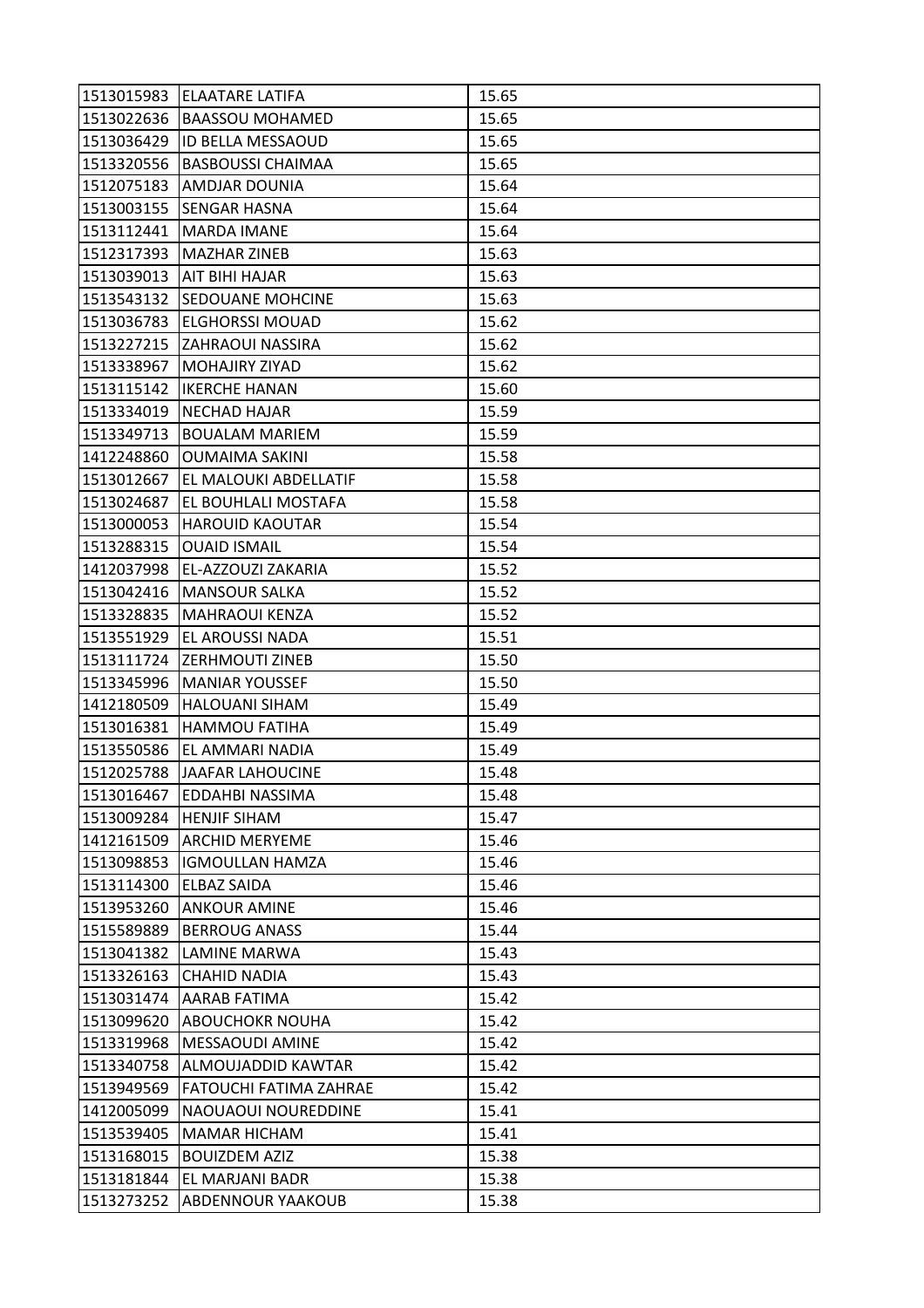|            | 1411005698 AFRAOUI KHALID          | 15.37 |
|------------|------------------------------------|-------|
| 1513072408 | <b>RAHMAT SOUFIANE</b>             | 15.37 |
| 1513028452 | <b>SYBOUS WAFA</b>                 | 15.36 |
| 1513320492 | LAMOUADDEN ASMAA                   | 15.35 |
| 1513938813 | <b>IDRISSI LAMIAE</b>              | 15.35 |
| 1513066309 | <b>HOUZI AYOUB</b>                 | 15.34 |
| 1513329357 | <b>EL FADLI MERIEME</b>            | 15.34 |
| 1513350910 | <b>BENDHIBA IMANE</b>              | 15.34 |
| 1412065245 | <b>KHAOULA BLILA</b>               | 15.30 |
| 1412064620 | <b>IBTISSAM AIT EL HANNAOUI</b>    | 15.29 |
| 1513003085 | <b>EL HOUARI HANANE</b>            | 15.29 |
| 1513375605 | <b>ADOUHANE YOUSSEF</b>            | 15.27 |
| 1513364364 | <b>BOUSSADRA FIRDAOUSS</b>         | 15.26 |
| 1411033153 | <b>ABOUHAM YOUSSEF</b>             | 15.25 |
| 1513372068 | <b>FETTAOUI CHAIMAA</b>            | 15.25 |
|            | 1411850219 KADDOURI MOHAMMED SADEQ | 15.24 |
| 1513016447 | <b>MAQOUR ZAINA</b>                | 15.24 |
| 1512083201 | <b>AZIZ MOHAMMED</b>               | 15.22 |
|            | 1513008171 OUCHATER MARYAME        | 15.21 |
| 1412065202 | <b>AZHAR YASSAR</b>                | 15.20 |
| 1513041350 | <b>TAYEB RACHIDA</b>               | 15.18 |
| 1513066186 | <b>MAHFOUD ZAKARIA</b>             | 15.18 |
| 1513389994 | <b>NAIM NOUHAILA</b>               | 15.18 |
| 1513015950 | <b>JAIFI GHIZLANE</b>              | 15.17 |
| 1412024938 | <b>OUBARAY KARIMA</b>              | 15.15 |
| 1513111714 | YARAA ACHRAF                       | 15.15 |
| 1412344643 | AITBIRIZ OUMAIMA                   | 15.13 |
| 1513251494 | EL KABLI MERIEME                   | 15.13 |
| 1513320534 | <b>ET TAHIR CHAIMAA</b>            | 15.12 |
| 1513338969 | <b>ABID AYOUB</b>                  | 15.11 |
| 1513785209 | LOUBANE MERYEM                     | 15.11 |
|            | 1512526072 LA SRI KARIMA           | 15.10 |
|            | 1513158043   MAMOUNI ZINEB         | 15.10 |
| 1410345997 | <b>MEKKAOUI YOUSSEF</b>            | 15.09 |
| 1412053264 | LACHGAR MARYEM                     | 15.08 |
| 1511352694 | ASSOUARI AYOUB                     | 15.08 |
| 1513538933 | <b>LASRI KAMAL</b>                 | 15.08 |
| 1412006839 | <b>BADRIOUI REDA</b>               | 15.07 |
| 1513094663 | <b>AMGHAR MERIEM</b>               | 15.07 |
| 1513320489 | <b>BELRHALI ITIMADE</b>            | 15.05 |
| 1412053218 | <b>ABBA DADA</b>                   | 15.04 |
|            | 1513011262   AIT ES SAID NOUHAYLA  | 15.04 |
| 1512536760 | <b>ZAHID SALIM</b>                 | 15.03 |
| 1513001031 | AKIDI ASMA                         | 15.03 |
| 1513020482 | <b>HASSANI MOHAMED</b>             | 15.01 |
| 1513550915 | <b>BENYAACOUB AYAH</b>             | 15.01 |
| 1412033888 | <b>AATIF KANZA</b>                 | 15.00 |
| 1513021960 | EL HADDAOUI MOURAD                 | 15.00 |
| 1513375398 | <b>CHEGRAOUI HANANE</b>            | 14.99 |
| 1513012002 | LEMOUIR OUMAIMA                    | 14.98 |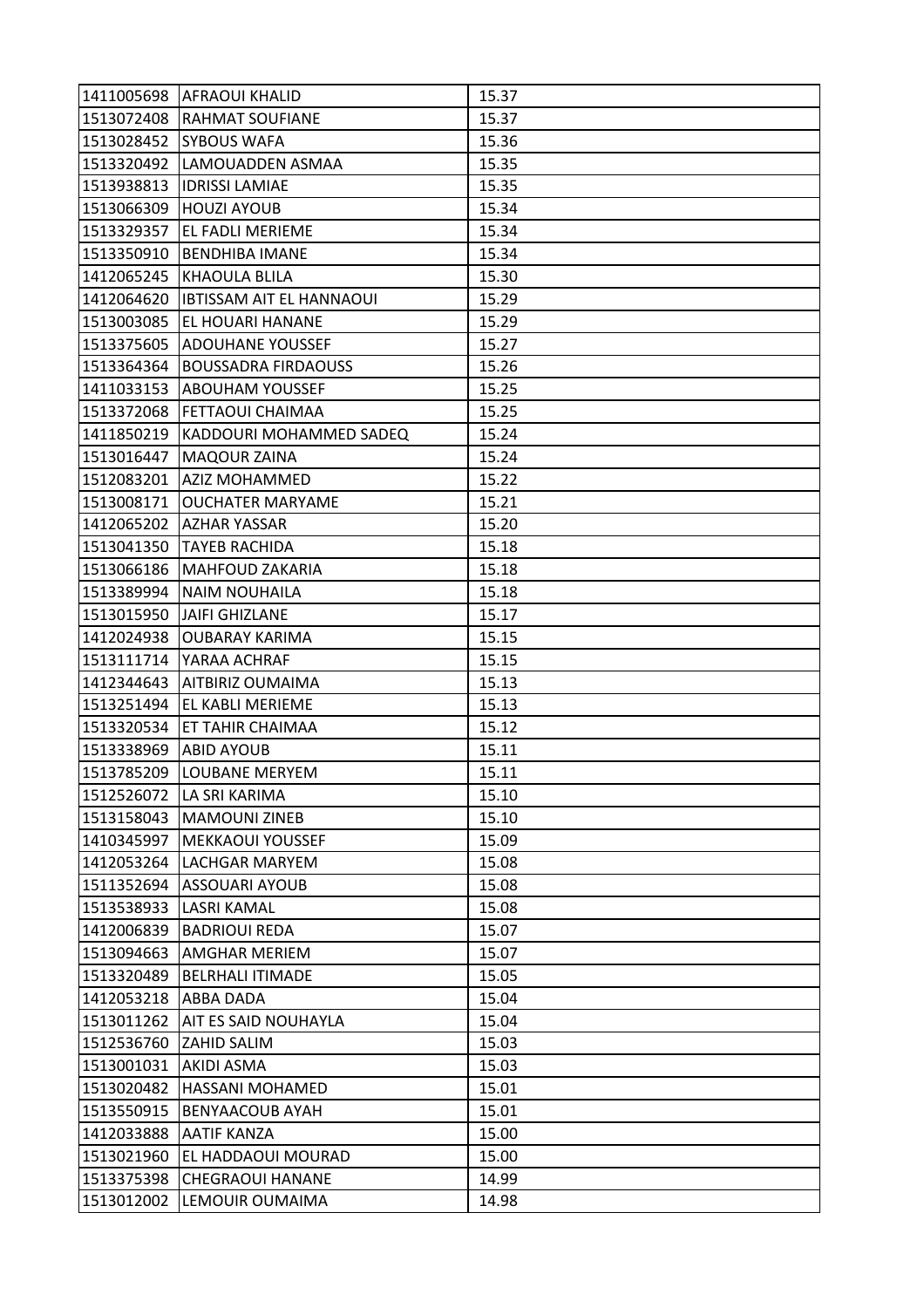|            | 1513033315  OUAZZOUNE ASMA        | 14.98 |
|------------|-----------------------------------|-------|
|            | 1513106421   BENCHFI FATIMA ZAHRA | 14.97 |
|            | 1513523640  RHEFRALI ZAHIRA       | 14.97 |
| 1512027463 | <b>LBSSIR ELMOKHTAR</b>           | 14.96 |
| 1513351048 | <b>HASSANE KHADIJA</b>            | 14.96 |
| 1512337409 | <b>NAIM AHMED</b>                 | 14.95 |
|            | 1513020338 AAFIR FATIMA           | 14.95 |
| 1513547037 | EL MGHAFRI MOHAMMED NAFAE         | 14.95 |
| 1412522651 | OUMAIMA AARIBI                    | 14.93 |
|            | 1512356097   HADDADI ILHAM        | 14.92 |
|            | 1512878046 ELAIRAJ RAJAE          | 14.92 |
|            | 1513002696 KEMZI KARIMA           | 14.92 |
| 1512877647 | <b>ANANOU BASSMA</b>              | 14.91 |
|            | 1513019104 ABAKARIM SANA          | 14.91 |
| 1513039244 | <b>MOUNTASSER ILHAM</b>           | 14.91 |
|            | 1513227097 ESSAFRIOUI BELAID      | 14.91 |
| 1511091978 | <b>BENJELLOUL YOUNESS</b>         | 14.90 |
| 1512230379 | <b>OUASTRIF KHALIL</b>            | 14.90 |
|            | 1513102004 ENNACIRI SAIDA         | 14.90 |
| 1513168034 | <b>HAROUID SALIHA</b>             | 14.90 |
| 1513938906 | RAHAMA MARYEM                     | 14.90 |
| 1513034170 | <b>OUKASSOU EL ARBI</b>           | 14.89 |
|            | 1513153406 HAKIM AMINA            | 14.89 |
| 1513236831 | <b>CHEKRAOUI NADIA</b>            | 14.89 |
| 1411254750 | <b>MOHAMED BZIYAR</b>             | 14.88 |
|            |                                   |       |
| 1511165050 | <b>ADJAR NAFI</b>                 | 14.88 |
| 1512015262 | <b>OUASSIBOUS FATIHA</b>          | 14.88 |
| 1513023636 | <b>IGGOUTI NADIA</b>              | 14.88 |
| 1513067599 | <b>FALIH NEZHA</b>                | 14.88 |
| 1513940023 | <b>AQZOUZ AMAL</b>                | 14.88 |
| 1513093334 | <b>ELBAZ SARA</b>                 | 14.87 |
|            | 1513338821 ZAROUALI MOHAMMED      | 14.87 |
| 1513050327 | <b>BIZAWAGUINE MARIAM</b>         | 14.85 |
| 1513286334 | <b>OURQUIA AMINA</b>              | 14.85 |
| 1511344104 | <b>ELMOKHTARI YASSINE</b>         | 14.84 |
| 1513002147 | <b>BOUTZAT BELAID</b>             | 14.84 |
| 1513024880 | <b>BOUHALI KARIMA</b>             | 14.84 |
| 1513099993 | <b>LALOUN OTHMAN</b>              | 14.84 |
| 1513084430 | <b>AITSAYAD AYOUB</b>             | 14.83 |
| 1513017129 | <b>MOUHDI KHADIJA</b>             | 14.82 |
| 1513521447 | <b>ELKHALIFI ASSIA</b>            | 14.82 |
| 1515590403 | <b>TANDOUFI DOUNIA</b>            | 14.80 |
| 1412530874 | <b>SALMA MISBAH</b>               | 14.79 |
| 1513290455 | HASSANI ABDELHADI                 | 14.79 |
| 1513932052 | <b>HACHMI OMAR</b>                | 14.79 |
| 1412344324 | RACHDAOUI ZAKARIAE                | 14.78 |
| 1513034559 | <b>BEN ALI SAID</b>               | 14.78 |
| 1513183701 | <b>WAFIK OMAR</b>                 | 14.78 |
| 1513183798 | <b>MACHHOURI NADA</b>             | 14.78 |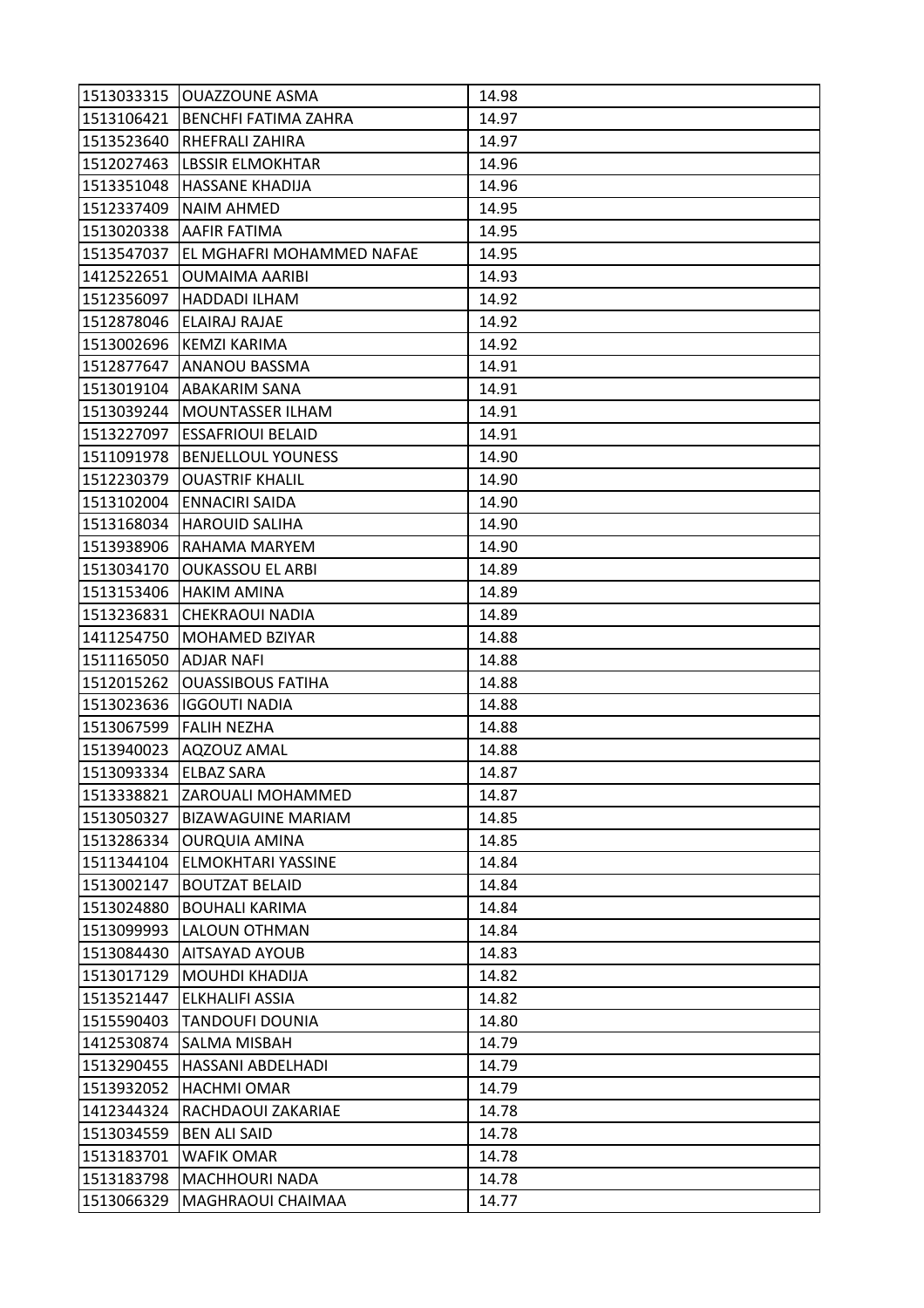|                       | 1513193909 FOUAZ YASSAMINE      | 14.77 |
|-----------------------|---------------------------------|-------|
|                       | 1513374236 KAMEL OUMAIMA        | 14.77 |
|                       | 1412399361   MERBOUH MERYEM     | 14.76 |
| 1512930714            | <b>MOUMNI YOUSSEF</b>           | 14.76 |
| 1412000029            | NAAIM ABDELKADER                | 14.75 |
|                       | 1513171596  NAJI FATIMA EZZAHRA | 14.75 |
|                       | 1412014287 OUGHRISS MOHAMED     | 14.74 |
| 1513083743            | EL FARGHOUSSI AL MEHDI          | 14.74 |
| 1513286581            | <b>HADBI SAIDA</b>              | 14.74 |
| 1513016363            | EL AALY IBTISSAM                | 14.73 |
|                       | 1513071886 ECH CHAOUI MERYEM    | 14.73 |
| 1513843665            | <b>MAKHOUKHI SAFAE</b>          | 14.73 |
| 1411241914            | <b>ERRIH ELMOKHTAR</b>          | 14.72 |
|                       | 1513016494   BAMHAND FADMA      | 14.72 |
| 1513101325            | <b>EL GHOUASLI OTHMANE</b>      | 14.72 |
|                       | 1513953222   MAAROUFI ZINEB     | 14.72 |
| 1412025954            | lizegnane samira                | 14.71 |
| 1412532833            | <b>HAFSA EL MOUBARIK</b>        | 14.71 |
|                       | 1513303581 RACHEK SAFAA         | 14.71 |
| 1513552535            | YAKKANE WIJDANE                 | 14.71 |
|                       | 1412233945   FATIMA MEFTAH      | 14.70 |
| 1513005806            | EL GAID KHADIJA                 | 14.70 |
|                       | 1513171575 HAFIDI OUMAYMA       | 14.70 |
| 1513106661            | <b>ABALLAGH ABDELLATIF</b>      | 14.68 |
| 1513092515            | <b>EZMOURY OUMAIMA</b>          | 14.65 |
| 1414299341            | KAOUKI MOHAMED REDA             | 14.64 |
| 1512005291            | ABAKARIM ZAKARIA                | 14.64 |
| 1513088390            | <b>ETTAHIRY HAFSA</b>           | 14.63 |
| 1513098871            | ELAIRBATI HIBA                  | 14.63 |
| 1513034756 RAJI MOUNA |                                 | 14.62 |
| 1412077826            | <b>MUSTAPHA EL OMARI</b>        | 14.59 |
|                       | 1412343483 NAJIH MOUAD          | 14.59 |
| 1513037797            | HAIMOUD FATIMA ZAHRA            | 14.59 |
| 1513084269            | <b>MAZOUARA SOUFIANE</b>        | 14.59 |
| 1513115126            | EL GARH ABDESSAMAD              | 14.59 |
| 1513003067            | <b>TOUAF MOUNIA</b>             | 14.58 |
| 1513012884            | <b>CHARKAOUI NADIA</b>          | 14.58 |
|                       | 1513019099 ZARMOUM SIHAM        | 14.58 |
| 1513251284            | EL ADILI ABDELJALIL             | 14.58 |
| 1513276161            | <b>MCHICH CHAYMAE</b>           | 14.58 |
|                       | 1412255596 SOUAD BEZTAM         | 14.57 |
|                       | 1513114704 EL MASLOHI SOUMIA    | 14.57 |
| 1513940496            | <b>SADOUR KHADIJA</b>           | 14.57 |
| 1512088418            | <b>BRAIDIZ LAARBI</b>           | 14.53 |
| 1512095921            | <b>AIT DAHMANE AYOUB</b>        | 14.53 |
| 1412026766            | <b>MOUHAJIR SAFA</b>            | 14.52 |
| 1512378509            | <b>BOUTERFAK FATIMA</b>         | 14.51 |
| 1513007493            | JOUD MOHAMMED                   | 14.51 |
|                       |                                 |       |
| 1513172286            | <b>MEFTAH BADREDDINE</b>        | 14.51 |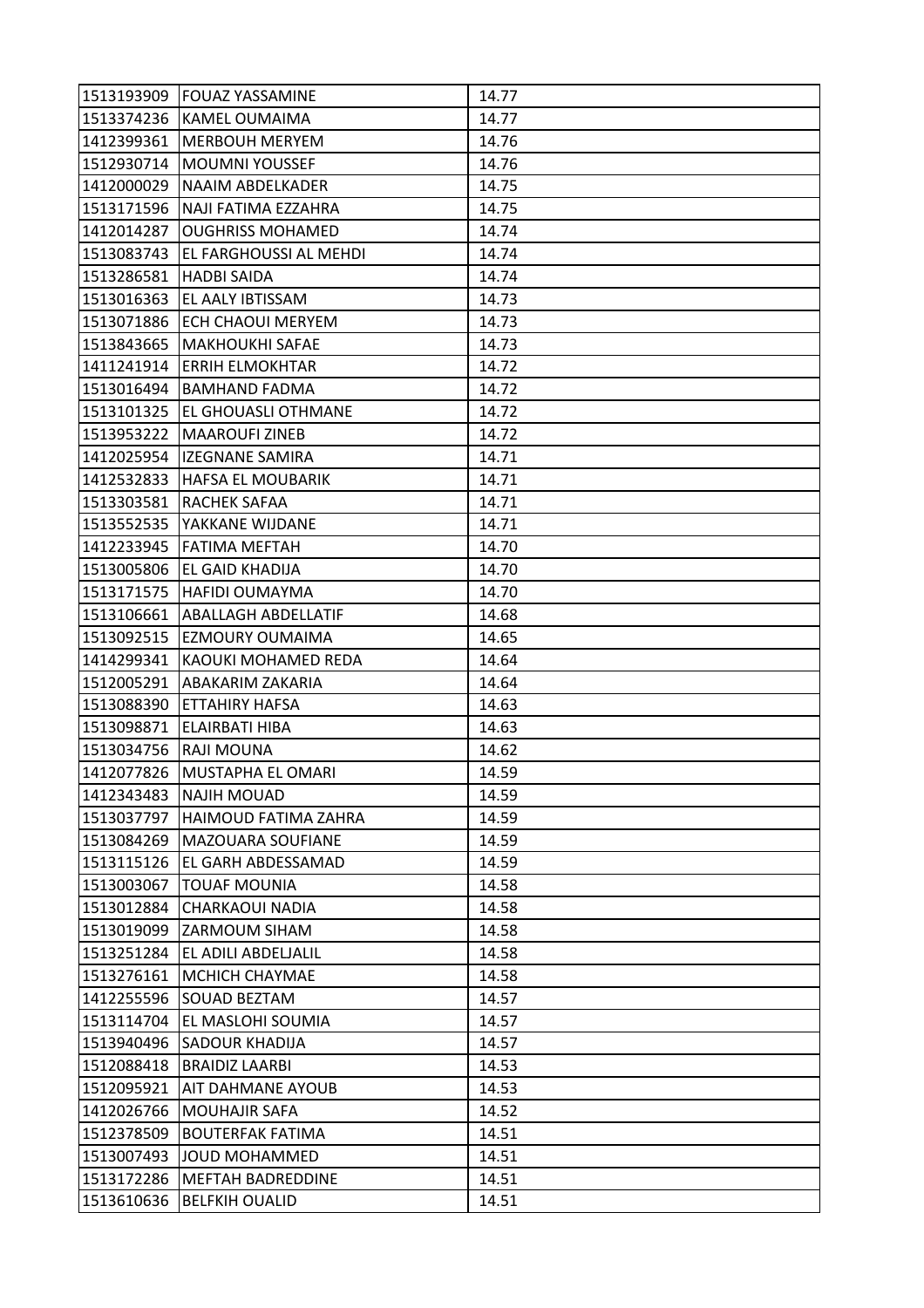|            | 1513034775   AQSID ABDELHADI | 14.50 |
|------------|------------------------------|-------|
|            | 1513351446 ELAKRAFI NAJAOUA  | 14.50 |
|            | 1513625900 LAMARTI CHAIMAE   | 14.49 |
|            | 1513754553 SABRI MOHAMMED    | 14.49 |
|            | 1513022631 AIT AKKI YOUSSEF  | 14.47 |
| 1513549462 | EL ACHLATE OUMAIMA           | 14.47 |
|            | 1513552809 EL M GHAZLI LEILA | 14.46 |
| 1512254418 | ERRIDA ZAKARIA               | 14.45 |
| 1513030348 | MAAZOUZ FATIMA ZAHRA         | 14.45 |
| 1513088423 | OU BI LA ZIZA                | 14.43 |
| 1513093101 | <b>DOUKALI LAILA</b>         | 14.43 |
| 1513018637 | <b>DERDOUR MOHAMED</b>       | 14.41 |
| 1513106648 | <b>BOUZKIF KARIMA</b>        | 14.41 |
|            | 1512173824 ZOUKRI AYOUB      | 14.39 |
| 1513006241 | <b>EL KACEMI YASYN</b>       | 14.39 |
|            | 1412035450 AZARIOH ZAKARIA   | 14.38 |
| 1513039032 | OUDAOUDOUHMOU AHMED          | 14.38 |
| 1513065406 | ACHLIH FATIME EZZAHRAE       | 14.38 |
|            | 1513376254 DAOUMI ZINEB      | 14.38 |
| 1513083703 | <b>BOUREZZA NASSIMA</b>      | 14.37 |
| 1513352060 | <b>GUERNINE YASSER</b>       | 14.37 |
| 1513381583 | <b>MACHHOUR SAAD</b>         | 14.37 |
| 1411015820 | <b>AZOUGAGH BRAHIM</b>       | 14.36 |
| 1412018011 | <b>BAARAR INASS</b>          | 14.36 |
| 1512013845 | AIT LAMKADEM CHAIMA          | 14.36 |
|            |                              |       |
| 1513094430 | M TOUGUY DOUA                | 14.36 |
| 1513183666 | LECHHAB MOHAMED              | 14.36 |
| 1512165403 | <b>BACHA YOUNESS</b>         | 14.35 |
| 1513066158 | EL ABBASSI FATIMA ZAHRAE     | 14.35 |
|            | 1513100011   AIT LASRI MOUNA | 14.35 |
|            | 1513228712 ELMARSAOUI AYMANE | 14.35 |
|            | 1513011511   MALI BRAHIM     | 14.34 |
|            | 1513016426 LAALLAOUI HANAN   | 14.34 |
|            | 1513032002   IDLAHCEN AICHA  | 14.34 |
| 1513323767 | <b>CHERKAOUI SOUFIANE</b>    | 14.34 |
| 1513349821 | EL FARISSI SARA              | 14.34 |
| 1513707274 | <b>BISSAM AYOUB</b>          | 14.34 |
| 1513010123 | <b>LAKTAOUI ABOUBAKR</b>     | 14.32 |
| 1513036748 | <b>OUDNOUNE SOUAD</b>        | 14.32 |
| 1513055786 | <b>SAFROUD SAMIRA</b>        | 14.32 |
| 1512081501 | <b>KARBAL ABDELLAH</b>       | 14.30 |
|            | 1512091213 EL HABIB SOUFIAN  | 14.30 |
| 1513249749 | ELBOUANANI SAKINA            | 14.30 |
| 1513016457 | <b>ESSAKHY HAFIDA</b>        | 14.29 |
| 1513020043 | EL AMRANI MORAD              | 14.28 |
| 1512173342 | <b>BAYAOUI AZEDDINE</b>      | 14.27 |
|            | 1513051134  IMELOUI HASNA    | 14.27 |
| 1513029011 | EL BOUZKRI SOUKAINA          | 14.26 |
| 1513035824 | <b>IHISS SOUKAINA</b>        | 14.26 |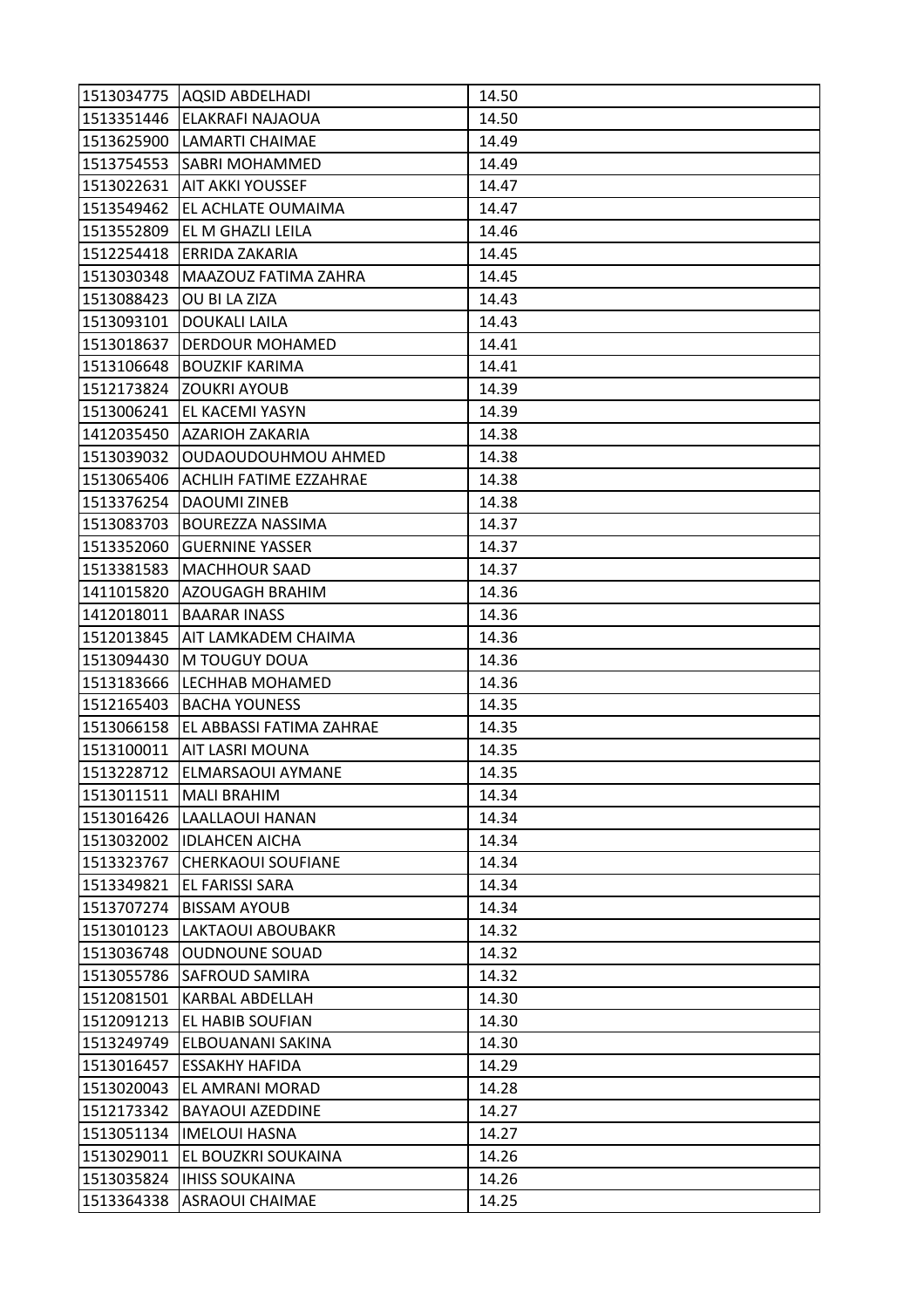|                        | 1512050894 TAROUMI AMANI          | 14.24 |
|------------------------|-----------------------------------|-------|
| 1515266579             | <b>CHAKIR KHAOULA</b>             | 14.24 |
| 1412034833             | <b>FELLAOUI ABDELKARIM</b>        | 14.23 |
|                        | 1412073420 ABIR JOUAHRI           | 14.23 |
| 1511320421             | KOUBAA SOULAYMANE                 | 14.23 |
|                        | 1411331719  ELGHZAOUI MOHAMMED    | 14.22 |
|                        | 1412007033 ALALOU YASSINE         | 14.22 |
| 1513111727             | <b>RAISS AMINA</b>                | 14.22 |
| 1512015248             | <b>HADDOUCH EL HASSAN</b>         | 14.21 |
| 1512360950             | <b>CHOUBAR JIHANE</b>             | 14.21 |
| 1513384684 SARI ASIA   |                                   | 14.21 |
| 1513611293  ICHAR SARA |                                   | 14.21 |
|                        | 1513093225 EL MAZZI NASSIMA       | 14.18 |
|                        | 1513352206 MOHSEN NAJOUA          | 14.18 |
| 1513005939             | <b>TOUFALA OUMAIMA</b>            | 14.17 |
|                        | 1513028962   AIT SI AHMED OTHMANE | 14.16 |
| 1513316268             | <b>BAZ MERYEM</b>                 | 14.16 |
| 1513322871             | <b>GHAZLI MOHAMEDSAAD</b>         | 14.16 |
| 1513947270             | <b>MOUSSTAHSSEN HIBA</b>          | 14.16 |
|                        | 1513026344 EL AAZZOUZI HANAE      | 14.15 |
| 1513281663 FAHIM HIND  |                                   | 14.15 |
| 1513358923             | <b>ATIFI ZINEB</b>                | 14.15 |
|                        | 1412250831 RACHIDA NAIM           | 14.14 |
|                        | 1513356042 FOUGHAL TARIK          | 14.14 |
|                        | 1512011782 KAROUI HAMID           | 14.13 |
|                        | 1513000890 AIT CHARGHIN HOUDA     | 14.13 |
| 1513331075             | <b>BENZEKRI IMANE</b>             | 14.13 |
| 1513938045             | <b>OUTAMGHART WISSAL</b>          | 14.13 |
| 1511080657             | HARBOUL MOHAMED HAITAM            | 14.12 |
|                        | 1513160577 SEMLALI ASMA           | 14.11 |
| 1513251323             | <b>BENSOUISS YOUNES</b>           | 14.11 |
|                        | 1512271895 RIZAOUI HIND           | 14.10 |
|                        | 1513021978   MAHDANE KHADIJA      | 14.10 |
| 1513093134             | <b>EL MOUHAJIR ADIL</b>           | 14.10 |
| 1513375397             | <b>MOUSLIM BASMA</b>              | 14.10 |
| 1511548282             | <b>RIZANI SOUFIANE</b>            | 14.09 |
|                        | 1512005505 SADIK FATIMA           | 14.09 |
|                        | 1513230281 ERRAGADI SOUMIA        | 14.09 |
| 1513334364             | EL MOUKTASSID OUMAIMA             | 14.09 |
| 1513354063             | <b>MOUHIM MERIEM</b>              | 14.08 |
| 1513015325             | <b>AHBOUCHA FARAH</b>             | 14.07 |
| 1513038121             | <b>RKHAOUI SITOU</b>              | 14.07 |
| 1513232061             | HILMANI OUMAIMA L YAKOUT          | 14.07 |
| 1512382103             | QOR EL AINE ALADDINE              | 14.05 |
| 1513115198             | <b>SANBA ABDELLAH</b>             | 14.04 |
| 1513948791             | EL ALAMI GHIZLANE                 | 14.04 |
| 1512609653             | <b>OUGAAL SAID</b>                | 14.03 |
| 1513066219             | <b>HASNAOUI SAID</b>              | 14.03 |
| 1513102262             | <b>BENI LAABASSI SAFAA</b>        | 14.03 |
| 1513111752             | <b>ABOUDRARE IMAD</b>             | 14.03 |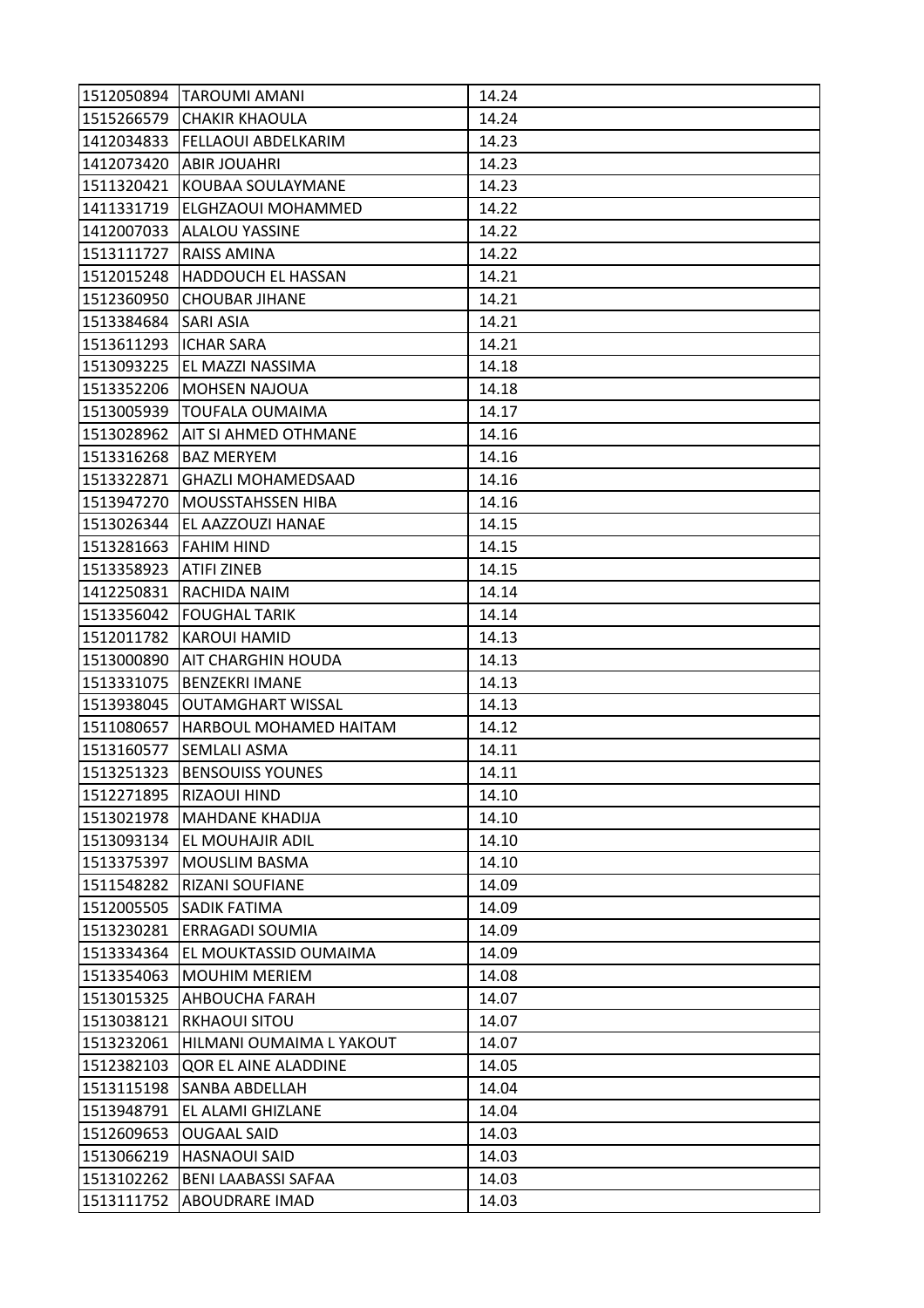|            | 1513543226 BENROUIDA SANAE       | 14.03 |
|------------|----------------------------------|-------|
| 1412024332 | <b>BALLAGH SAMIRA</b>            | 14.02 |
| 1513370749 | <b>HAIEL OUMAIMA</b>             | 14.02 |
| 1513086154 | <b>AIT RAMI AYOUB</b>            | 14.01 |
| 1513102142 | <b>LALIJ MARIA</b>               | 14.01 |
| 1513354983 | <b>OUAZZANI TOUHAMI HAMZA</b>    | 14.01 |
| 1513853788 | <b>MAGRACH NADHIRA</b>           | 14.01 |
| 1412089194 | AMINA ELHOUMMADI                 | 14.00 |
| 1512369047 | <b>DJAIJI CHOUAIB</b>            | 14.00 |
| 1512151303 | <b>AYOUB NAIM</b>                | 13.99 |
| 1513248151 | <b>MAHFOUD ABDELILAH</b>         | 13.99 |
| 1513331095 | <b>TACHEFINE MARWANE</b>         | 13.99 |
| 1513527160 | <b>HAMDANI FATIMA</b>            | 13.99 |
| 1513620458 | <b>HAMRATOU ASMAE</b>            | 13.99 |
| 1513003159 | <b>ANEJAR KAOUTAR</b>            | 13.98 |
|            | 1513055712 MIJHADI LATIFA        | 13.98 |
| 1513354005 | <b>BOUNGAB MOUNA</b>             | 13.98 |
| 1511074626 | <b>IDBRAHIM OUSSAMA</b>          | 13.97 |
|            | 1512760501 BENCHEKROUN YASSINE   | 13.97 |
| 1513066285 | <b>AIT BELLA NOURA</b>           | 13.95 |
| 1513550473 | <b>JBILI OUSSAMA</b>             | 13.95 |
| 1513606957 | <b>ASFAGE YASSINE</b>            | 13.95 |
| 1513039014 | <b>OUBOUSSEKSSOU ZAINIBA</b>     | 13.93 |
| 1513081489 | ADNANE NAJWA                     | 13.93 |
| 1513108969 | <b>AIT MOULAY MARIAM</b>         | 13.93 |
| 1513328937 | <b>AGAFAI AYOUB</b>              | 13.93 |
| 1513334414 | <b>SEFRI WIAM</b>                | 13.93 |
| 1412064748 | <b>MOHAB CUYESSE</b>             | 13.92 |
| 1412547909 | <b>SAAD JMILA</b>                | 13.92 |
| 1513055004 | <b>CHOURI AMINE</b>              | 13.92 |
| 1513549826 | <b>REGHAY CHAYMAA</b>            | 13.92 |
|            | 1411249430 ABDELILAH LABRIKI     | 13.91 |
|            | 1513032045 ELKADDOURI MERYEME    | 13.91 |
| 1513871597 | <b>MRANI ALAOUI SALAH EDDINE</b> | 13.91 |
| 1511032133 | <b>SAFRI MOUAD</b>               | 13.90 |
| 1512342446 | <b>ZAID OUMAIMA</b>              | 13.90 |
| 1512537609 | KACHMAR OUSSAMA                  | 13.90 |
| 1513027364 | <b>MEHRAZ ZAKARIA</b>            | 13.90 |
| 1513548409 | EL ALAOUI HAJAR                  | 13.90 |
| 1513549454 | <b>NADEM MOHAMED ZAID</b>        | 13.90 |
| 1512908334 | <b>FERGANI FAYZA</b>             | 13.89 |
|            | 1513231278 SEFFARI HOUDA         | 13.89 |
| 1513249591 | MOUTACIM OUMAIMA                 | 13.88 |
| 1513350914 | <b>ELKOUTARI ZINEB</b>           | 13.88 |
| 1515578936 | <b>AGHLANE ASMAE</b>             | 13.88 |
| 1513066121 | LAMDIBIH ILHAME                  | 13.87 |
| 1513326533 | <b>HABA REDA</b>                 | 13.87 |
| 1513541216 | <b>AGOUTI SOUKAINA</b>           | 13.87 |
| 1513549708 | <b>SENTISSI OTHMANE</b>          | 13.87 |
| 1411008266 | EL-BADIOUI ABDESSAMAD            | 13.86 |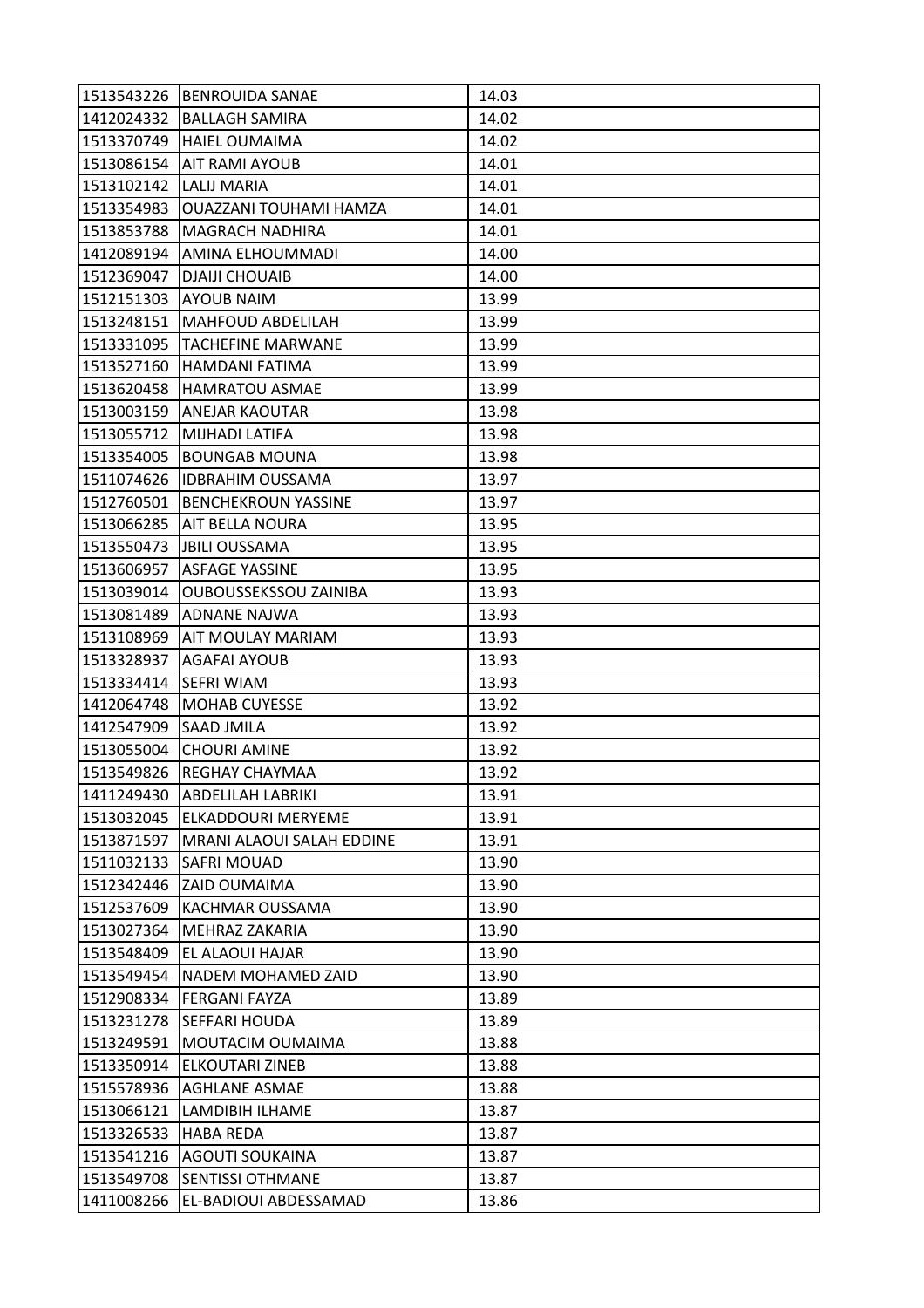|                       | 1513021904 EZ ZAHIDY HASNA         | 13.86 |
|-----------------------|------------------------------------|-------|
|                       | 1513112403 ATANANE KAOUTAR         | 13.86 |
| 1513236965 SAHL AHMED |                                    | 13.86 |
| 1512003749            | <b>RAMI KHALID</b>                 | 13.85 |
|                       | 1513553015   SAIDI IHSSANE         | 13.85 |
|                       | 1513032617  AIT JEDDI TILILA       | 13.84 |
|                       | 1513066824 LAMSALLAK AMAL          | 13.84 |
|                       | 1512064454 ETTAMIMI HAMZA          | 13.83 |
| 1513076784            | <b>FOURATI ISMAIL</b>              | 13.83 |
| 1511335632            | BENKHALIFA EL MEHDI                | 13.82 |
|                       | 1513159017 ELHASSNAOUI HAJAR       | 13.82 |
| 1513384696            | RACHID LOUBNA                      | 13.82 |
| 1513156408            | <b>CHAFIRA RABAB</b>               | 13.80 |
| 1513162648            | <b>SBAI ILHAM</b>                  | 13.80 |
| 1512404340            | AJDI OTHMANE                       | 13.79 |
|                       | 1513806487 BENMOUSSA AYOUB         | 13.79 |
| 1512028341            | <b>BENBOUCHTA MAROUANE</b>         | 13.77 |
| 1513539438            | <b>DEROUICH KAWTAR</b>             | 13.76 |
| 1513607068            | <b>SASSI ILIAS</b>                 | 13.76 |
| 1512099482            | <b>ESSAQOTE OUMAIMA</b>            | 13.75 |
| 1513003059            | ZAKARIA ELALAOUI CHAIMAA           | 13.75 |
| 1513080628            | <b>MAKRAZ KAOUTAR</b>              | 13.75 |
| 1513100068            | <b>GHALI MOUNA</b>                 | 13.75 |
| 1513369235            | RIDA HANAA                         | 13.75 |
| 1513377913            | ELJJOUAOUI YOUSSEF                 | 13.74 |
| 1512337359            | <b>EL KABILI OMAR</b>              | 13.73 |
| 1513196745            | <b>ALLAOUI NAWAL</b>               | 13.73 |
| 1411084684            | <b>NISRINE KHALDOUN</b>            | 13.72 |
| 1513363446            | <b>ABHAJ IBTISSAM</b>              | 13.72 |
| 1513756508            | <b>MAJJATE MANAL</b>               | 13.72 |
| 1513618964            | <b>EL KIHEL KHADIJA</b>            | 13.70 |
|                       | 1513809733   EL AMARTI EL MUSTAPHA | 13.70 |
| 1512183284 SOFI HAMID |                                    | 13.68 |
| 1513013329            | <b>IFKIRNE JAMILA</b>              | 13.68 |
| 1513035944            | <b>AZIZ HASSAN</b>                 | 13.68 |
| 1513098629            | EL BADAOUI SOUMIA                  | 13.68 |
|                       | 1511021181 LABBIHI MOHAMED         | 13.67 |
| 1511226720            | <b>AMMAR REDA</b>                  | 13.67 |
| 1512025985            | <b>MARKIK FADMA</b>                | 13.67 |
| 1513009801            | ADOUMAZ FOUAD                      | 13.67 |
| 1513152072            | <b>CHOUICH NISRINE</b>             | 13.67 |
|                       | 1512335050 MOUAOUAYA ZINEB         | 13.66 |
| 1513100133            | <b>BEN BALLA MED AMINE</b>         | 13.66 |
| 1513940729            | <b>BENHAMI SALMA</b>               | 13.66 |
| 1512077042            | <b>KOTBI WISAL</b>                 | 13.65 |
| 1513033467            | <b>HACHHACH AYMAN</b>              | 13.65 |
| 1513049761            | <b>AFKIR KAWTAR</b>                | 13.64 |
| 1412323717            | <b>MASRAR MOHAMED TAHA</b>         | 13.63 |
| 1513167966            | M ROU AICHA                        | 13.63 |
| 1513005816            | <b>CHAOUK IMANE</b>                | 13.62 |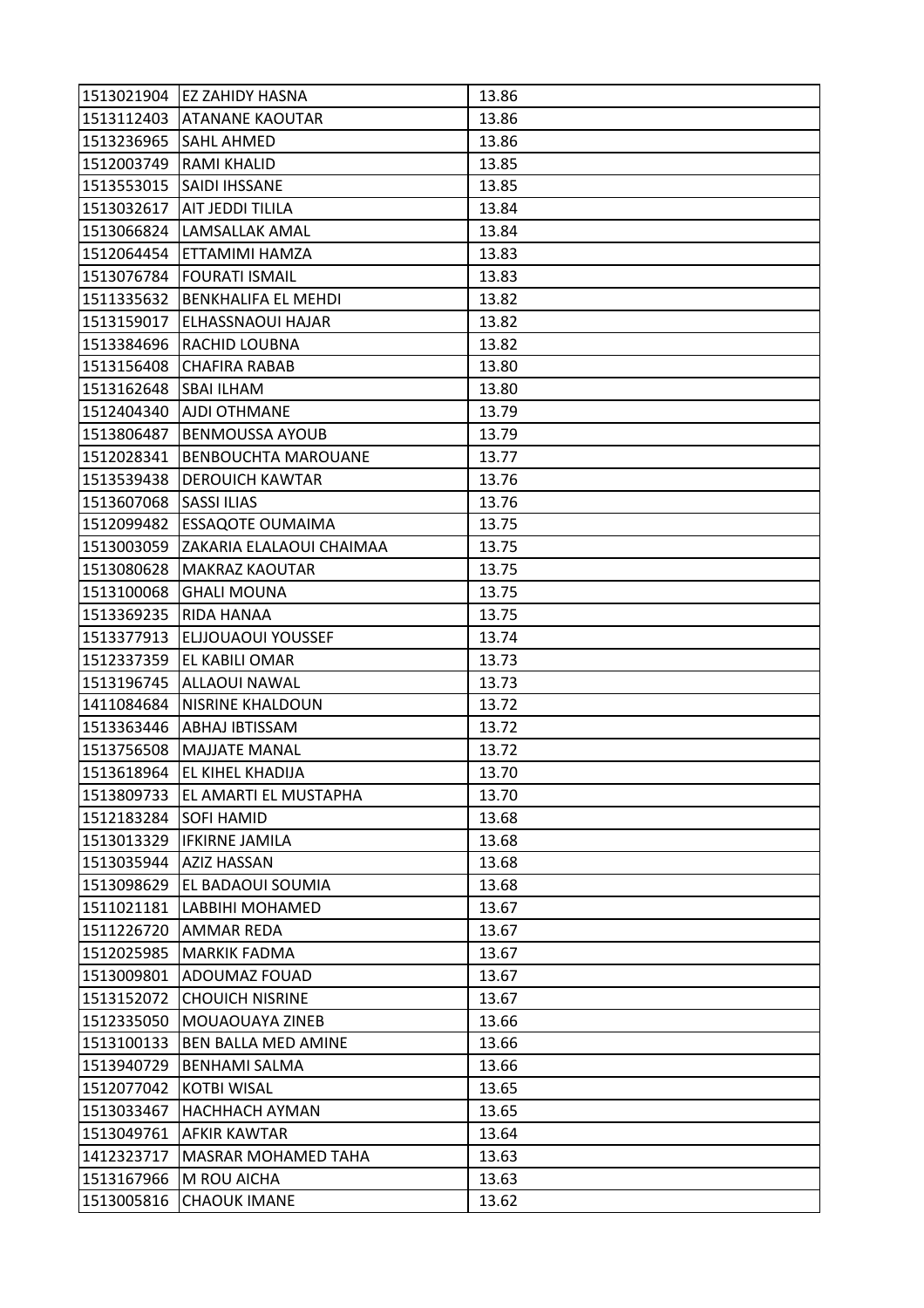|                        | 1513228996 EL KHALFAOUI MOHAMED   | 13.62 |
|------------------------|-----------------------------------|-------|
|                        | 1513525170   MABCHOUR MOHAMED     | 13.62 |
|                        | 1513012121 ISABYR BOUCHRA         | 13.61 |
|                        | 1513012600 AIT ALI ALLA CHOAIB    | 13.61 |
| 1412064513             | AZIZ BOUYZROU                     | 13.60 |
|                        | 1511096339 SAOUDI LAHCEN          | 13.60 |
|                        | 1412611114   EL-BAGHDADY HASNAE   | 13.59 |
| 1513115182             | <b>IGOUIA HASSNA</b>              | 13.59 |
|                        | 1513172312 ELMAADINE ZINEB        | 13.59 |
|                        | 1513288406   BENDHAIBA ZINEB      | 13.59 |
|                        | 1412018692 EL IMAME SOUMIA        | 13.57 |
|                        | 1513021922 EL AZIZI IBRAHYM       | 13.57 |
| 1513339459             | IMAGDI MOUHCINE                   | 13.57 |
|                        | 1513347466 FATHANI FATIMA EZZAHRA | 13.57 |
| 1513792519             | KABBAJ ABDELHALIM                 | 13.55 |
|                        | 1512197801   BADOU MOHAMED AMINE  | 13.54 |
| 1513015970             | <b>OUZDI ABDERRAHIM</b>           | 13.54 |
| 1513362561             | <b>MANSOUR SAIDA</b>              | 13.54 |
| 1513008511   LIHI TARA |                                   | 13.53 |
|                        | 1513019798 OUCHRIBOU MOUAD        | 13.53 |
|                        | 1513792456   NITAQ WISSALE        | 13.53 |
| 1512227012             | <b>ELMEHDI KHAOULA</b>            | 13.52 |
| 1513079557             | <b>HASSOU SOULAIMANE</b>          | 13.52 |
| 1513157288             | <b>CHAABI MAJDA</b>               | 13.52 |
| 1513199503             | <b>AKHOUDAM SOUKAINA</b>          | 13.52 |
| 1513249627             | <b>NAJJARI MINA</b>               | 13.52 |
| 1512271860             | <b>SALIM SAFAE</b>                | 13.51 |
| 1513092512             | <b>KHALIL MERIEM</b>              | 13.51 |
|                        | 1513288424   MOUAFIK ABDELILAH    | 13.51 |
|                        | 1513386224 NAKACH AYYOUB          | 13.51 |
| 1513018640             | <b>OUKHALTI ISMAIL</b>            | 13.50 |
|                        | 1513152104 ABOUELAALA OUMAYMA     | 13.50 |
|                        | 1513933272 CHAKRI AYOUB           | 13.50 |
| 1412427853             | <b>HDIJA BADR</b>                 | 13.49 |
| 1511006666             | <b>KHAT AYOUB</b>                 | 13.49 |
| 1513183752             | <b>CHABLI OUMAIMA</b>             | 13.49 |
| 1512335893             | <b>BAMAAROUF AHMED</b>            | 13.48 |
|                        | 1414394831 ABERCHAH MUSTAPHA      | 13.47 |
| 1513085032             | ARAGROUG MOHAMED AMINE            | 13.46 |
| 1512016539             | <b>SMANE ABDELALI</b>             | 13.45 |
| 1513281715             | EL QATAFI SOUKAINA                | 13.45 |
| 1512011777             | <b>OUHRA ICHOU BRAHIM</b>         | 13.43 |
| 1513006879             | <b>DAFIR ALHASNAE</b>             | 13.43 |
| 1513331372             | <b>NABIL AMARIR</b>               | 13.43 |
| 1513345386             | <b>DAOUD AHMED</b>                | 13.43 |
| 1515920067             | MECHKOURI OUMAIMA                 | 13.43 |
|                        | 1412360037 FAJRI SOUKAINA         | 13.42 |
| 1511007809             |                                   | 13.42 |
|                        | <b>NOUARI OMAR</b>                |       |
| 1513012900             | <b>BARRAR FATIMA ZAHRA</b>        | 13.42 |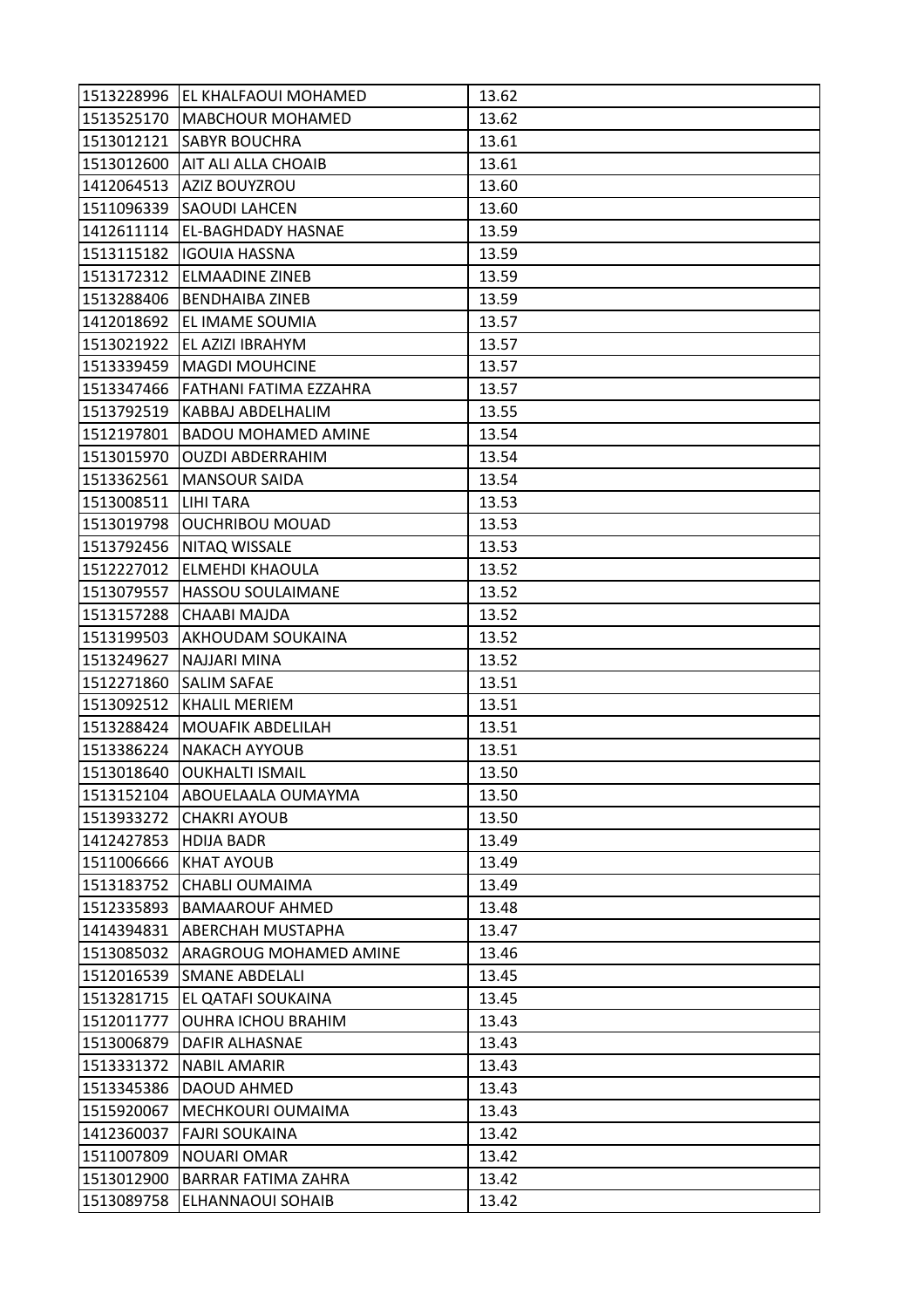|            | 1513368446 ELKLAFTA AYOUB     | 13.42 |
|------------|-------------------------------|-------|
|            | 1512012566   MESKOUR YOUSEF   | 13.41 |
| 1512163805 | <b>AJABLI MOHAMED</b>         | 13.41 |
| 1513225787 | AMMARI MARWANE                | 13.41 |
| 1512161503 | <b>GUYAL BOUCHRA</b>          | 13.40 |
|            | 1513168006 ALLABOU ZINEB      | 13.40 |
| 1513237838 | <b>SERHANI KHADIJA</b>        | 13.38 |
| 1513550467 | <b>KHALED SALMA</b>           | 13.38 |
| 1513088374 | ELALAOUI CHAIMA               | 13.37 |
| 1513181902 | <b>MAJIDI ALI</b>             | 13.37 |
|            | 1412231376 HAMAMA HIBA        | 13.36 |
|            | 1512078225 OURMANE YASSINE    | 13.36 |
| 1513008123 | <b>ELMOUSSAIDI MOHAMED</b>    | 13.36 |
| 1513024906 | <b>AIT OUALI NADIA</b>        | 13.36 |
| 1513320557 | <b>BOUZIAR SALMA</b>          | 13.36 |
| 1410033754 | <b>OUJAKKA LAHOUSSINE</b>     | 13.35 |
| 1513017368 | <b>BOUBOUL AIMADE</b>         | 13.35 |
| 1513168001 | <b>BENDIHI NAJAT</b>          | 13.35 |
| 1513005909 | <b>OUHMOUD NOUREDDINE</b>     | 13.34 |
| 1513181863 | <b>LKAMOUNI MERYEM</b>        | 13.34 |
| 1411937231 | <b>NOUGHOU YOUSSEF</b>        | 13.33 |
| 1513051132 | <b>OULHOUBAINE IBTISSAM</b>   | 13.33 |
| 1513103235 | <b>AIT AISSA ISMAIL</b>       | 13.33 |
| 1513164351 | <b>CHAKIR ILHAM</b>           | 13.33 |
| 1512347435 | ABOUSSADAYNE ANOUAR           | 13.32 |
|            |                               |       |
| 1513066131 | <b>BOUZAGAGHE YOUNESS</b>     | 13.32 |
| 1513758896 | <b>CHAHRI SAMIA</b>           | 13.32 |
| 1512523921 | <b>BOUDHIR HANAN</b>          | 13.30 |
| 1513549836 | FATHI OUSSAMA                 | 13.30 |
| 1412065052 | WAFA EL HADI                  | 13.29 |
| 1513321015 | EL ALAMI ZINEB                | 13.29 |
|            | 1513381612   AITLMODN YOUSSEF | 13.29 |
|            | 1412098644 ABDOULLAH JEBBOUR  | 13.28 |
| 1510338746 | <b>CAIDI SOUHAIL</b>          | 13.28 |
| 1512011040 | EL HAMZAOUI FATIMA            | 13.28 |
| 1513093737 | <b>LAADAM ZINEB</b>           | 13.28 |
|            | 1513933897  KERKOUCH MOHAMED  | 13.28 |
| 1513026355 | <b>FAKIR RACHID</b>           | 13.27 |
| 1513081364 | <b>EZZARAA ZAHIRA</b>         | 13.27 |
| 1513288606 | EL HASSANI MAROUA             | 13.27 |
| 1513333649 | <b>BELLALI SOHAIB</b>         | 13.27 |
| 1412095819 | <b>OUSSAMA BOUCETTA</b>       | 13.26 |
| 1513199986 | <b>AIT AHMED SOUKAINA</b>     | 13.26 |
| 1513947480 | <b>HAJJIOUI HAJAR</b>         | 13.26 |
| 1513101406 | <b>BENNIS FEDOUA</b>          | 13.25 |
| 1513551649 | EL HAMDOUNI KARIMA            | 13.25 |
| 1412231560 | <b>AICHA TACHTACH</b>         | 13.24 |
| 1512347449 | <b>JYED ZAKARIA</b>           | 13.24 |
| 1513017430 | <b>ARKHA KHADIJA</b>          | 13.24 |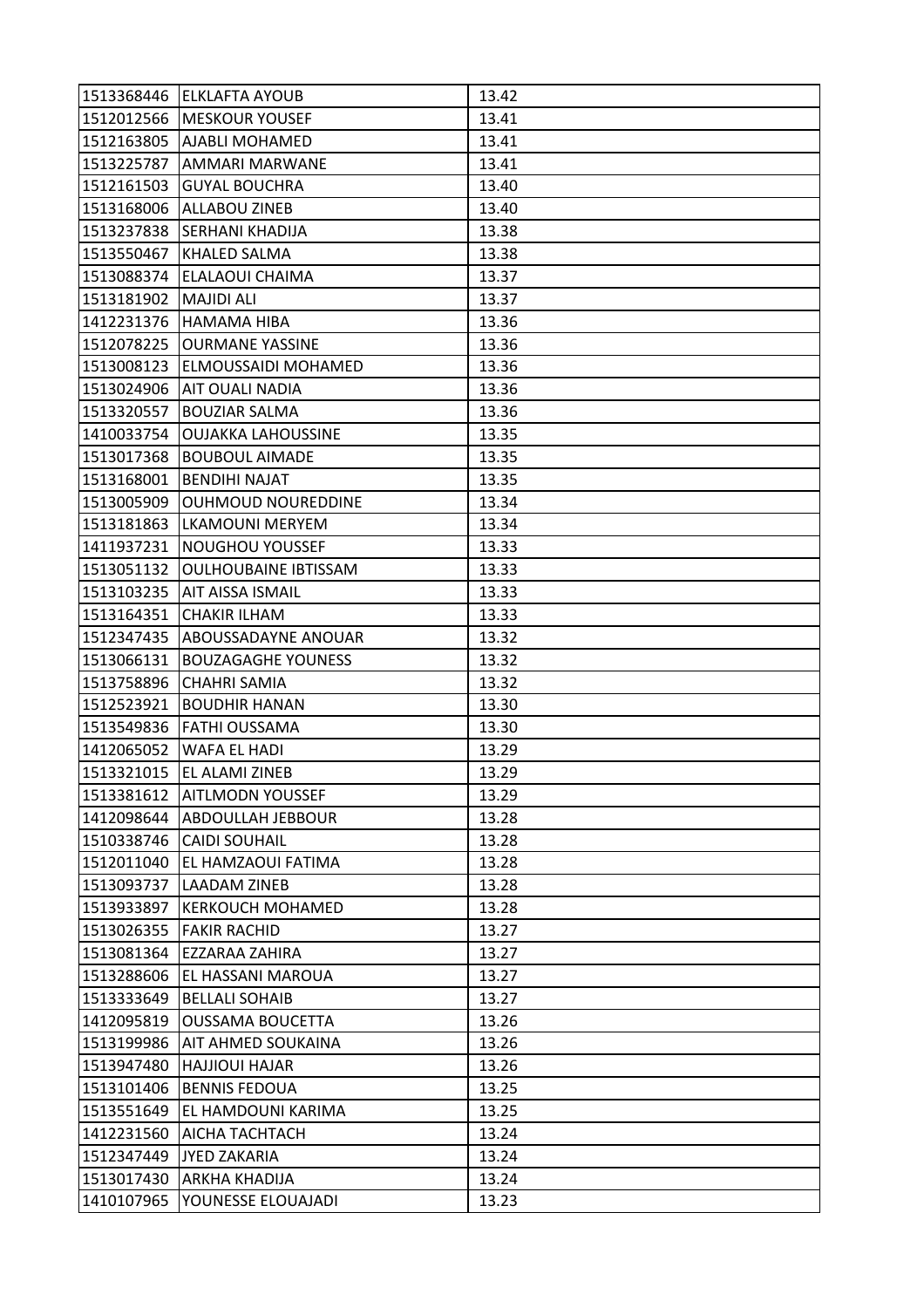|                          | 1515266685 ENNKHYLY AYOUB    | 13.21 |
|--------------------------|------------------------------|-------|
|                          | 1513039427 ERRAGHIB KHADIJA  | 13.20 |
| 1412091458               | <b>ABDELWAHD GARMOUCH</b>    | 13.17 |
| 1512225459               | <b>EL HOUR AHMED</b>         | 13.17 |
| 1512251221               | <b>WALID HASSAN</b>          | 13.17 |
| 1513013316               | ELFARDAOUI MALIKA            | 13.17 |
| 1513022037               | ELOUACHKOUNI FATIMA          | 13.17 |
| 1513344754               | <b>GOAICHE ISMA L</b>        | 13.16 |
| 1412231574               | <b>IBRAHIM EL MAMOUNI</b>    | 13.15 |
| 1512855497               | <b>TAHRI YOUSRA</b>          | 13.15 |
|                          | 1513159043 SELLAMI BTISSAME  | 13.15 |
| 1513345533               | <b>BOUSSALEM SARA</b>        | 13.15 |
| 1412024888               | <b>BOUBERRI YOUSSEF</b>      | 13.14 |
| 1510001197               | EDDAOUDI AMINE               | 13.14 |
| 1512011764               | <b>OUKHAYI YASSINE</b>       | 13.14 |
|                          | 1412099760 FADWA AAMOUM      | 13.13 |
| 1513326682   TOURI ZINEB |                              | 13.13 |
| 1412030114               | MARIS FATIMA-ZAHRA           | 13.12 |
| 1412082385               | <b>HOUDA TAHIRI</b>          | 13.12 |
| 1513114317               | <b>GOUJJANE ABDERRAHIM</b>   | 13.12 |
|                          | 1513546706  IRGUI LAHCEN     | 13.12 |
| 1513711071               | <b>SAHEL IBRAHIM</b>         | 13.12 |
| 1511079381               | <b>MERZOUKI MOHAMED</b>      | 13.11 |
| 1411226934               | <b>CHOUAIB MAJDOUBI</b>      | 13.10 |
| 1512225496 SABIR ANAS    |                              | 13.10 |
|                          | 1513232164 EL KHOU ZAKARIA   | 13.10 |
| 1513247532               | <b>BARKA KAWTAR</b>          | 13.10 |
| 1513356986               | <b>SAILA ANIS</b>            | 13.10 |
| 1412002072 ZAKI WIJDAN   |                              | 13.09 |
| 1512065295               | <b>LOUKRISSI MAHA</b>        | 13.09 |
| 1513957056               | <b>KILANI KHAWLA</b>         | 13.09 |
| 1412004780               | <b>AKHIL AYOUBE</b>          | 13.08 |
| 1512390949               | <b>BHAR MOHAMED AMINE</b>    | 13.08 |
| 1511033430               | <b>BOUISSAKSA YASSINE</b>    | 13.07 |
| 1513937868               | <b>HACHIMI KAOUTAR</b>       | 13.07 |
| 1515125319               | <b>CHATIR KHAOULA</b>        | 13.07 |
| 1513286302               | <b>OURQUIA IKRAM</b>         | 13.05 |
| 1511528828               | <b>LATIF ABDELILLAH</b>      | 13.04 |
| 1513066099               | <b>SADDOUNE TARIK</b>        | 13.04 |
| 1412384196               | <b>BOUHDIDA ABDELGHAFOUR</b> | 13.03 |
| 1513017308               | <b>GOUZAOUIT HASNA</b>       | 13.03 |
| 1513377311               | <b>HAJAR LOUHAIBI</b>        | 13.03 |
| 1513541277               | <b>TEBER SAMIR</b>           | 13.03 |
| 1513066101               | M HAIDRA YASSINE             | 13.02 |
| 1513329612               | <b>OUHAIK OUMAIMA</b>        | 13.02 |
| 1513522382               | <b>CHADDAD WIDAD</b>         | 13.02 |
| 1512027050               | <b>AZDINE KALTOUMA</b>       | 13.00 |
| 1513108600               | <b>ABBASSI RIDA</b>          | 13.00 |
| 1513165321               | <b>MOUSSAOUI YOUSSEF</b>     | 13.00 |
| 1513320010               | <b>HOUMALY OUSSAMA</b>       | 13.00 |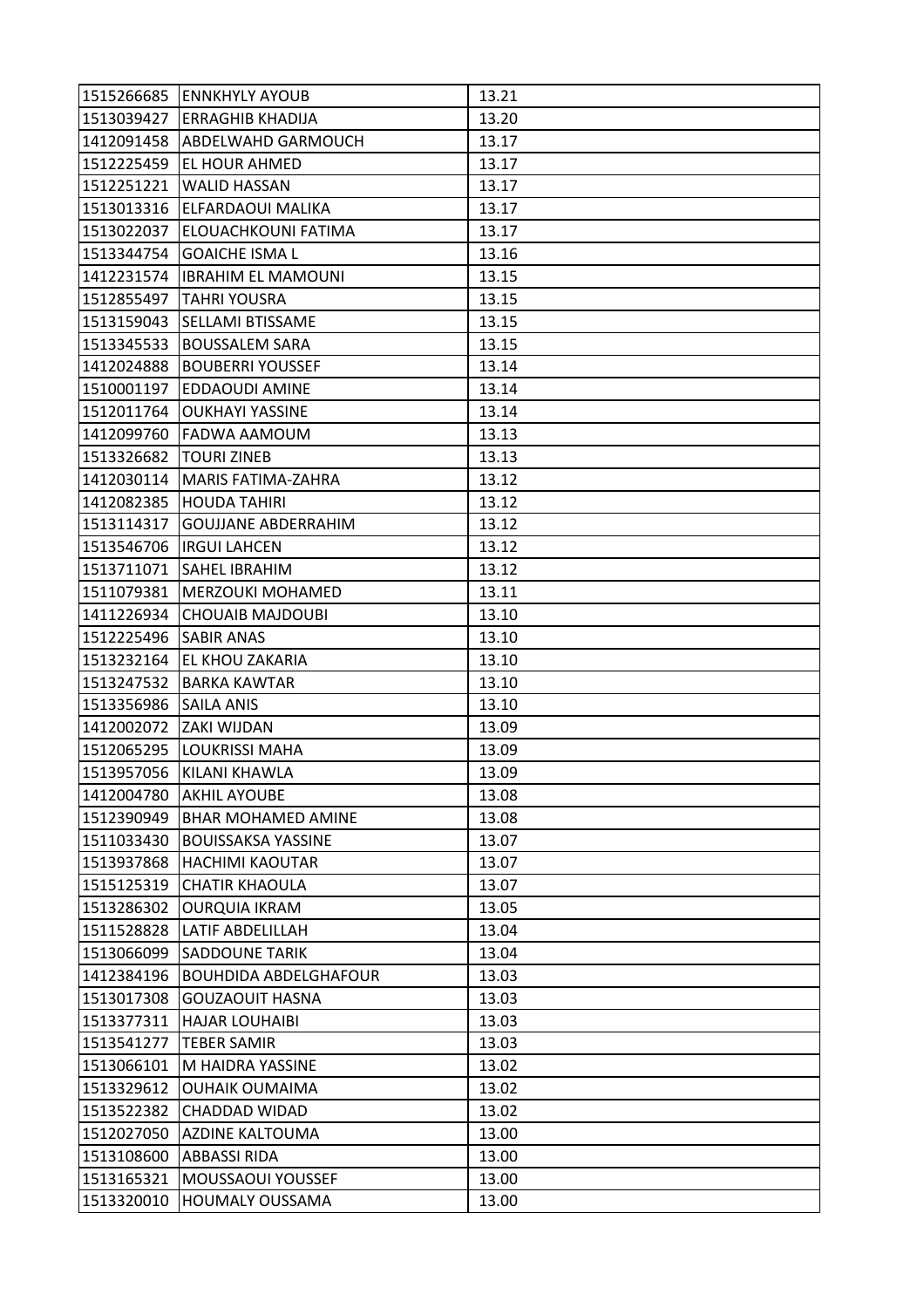|                        | 1513088376 ZIAT OUMAIMA           | 12.99 |
|------------------------|-----------------------------------|-------|
|                        | 1513369121 GRICHE SOUKAINA        | 12.99 |
|                        | 1511041475   SLAIHIM FATIHA       | 12.98 |
| 1511075754             | <b>EDDAMIR YOUSSEF</b>            | 12.98 |
| 1513036585             | IEL MAKAOUI EL WAFI               | 12.98 |
| 1513093167  LABIB SARA |                                   | 12.97 |
|                        | 1513112432 ELFASSI IBTIHAL        | 12.96 |
| 1513152336             | <b>JADID ZAINAB</b>               | 12.96 |
| 1513549381             | <b>SEBAGH MOAD</b>                | 12.96 |
|                        | 1512022684 AMETJAR KALTOUM        | 12.95 |
| 1512089362             | <b>BANAOILIA FATIMA EZZAHRA</b>   | 12.95 |
| 1513017694             | <b>ELBOUTA IBTISSAM</b>           | 12.95 |
| 1513246234             | <b>HICHAM SBAITI</b>              | 12.95 |
| 1412545102             | <b>INTISSAR GASSOU</b>            | 12.93 |
| 1512254649             | <b>NHAILA ADIL</b>                | 12.93 |
|                        | 1513026324 ELGARAB IMAD           | 12.93 |
| 1513029906             | <b>AMRAH OUSSAMA</b>              | 12.93 |
|                        | 1513108356 FAKRANE HOUDA          | 12.93 |
| 1513349717             | EL ALAOUI HAFSA                   | 12.93 |
| 1412328874             | <b>EDDIYACH NOUHAILA</b>          | 12.92 |
| 1412553434             | <b>OUMAIMA MAJBER</b>             | 12.92 |
| 1511350482             | DARHNANI ZAKARIA                  | 12.92 |
|                        | 1512347478 ZIAT OUSSAMA           | 12.92 |
| 1513066076             | <b>ELHABBACHE MOUNIA</b>          | 12.92 |
| 1411356329             | <b>IKHLAS AMENZOU</b>             | 12.91 |
| 1512067121             | <b>CHRARTI SOMIA</b>              | 12.91 |
| 1513039034             | <b>OUBLAL EL MAHDI</b>            | 12.91 |
| 1513324193             | <b>DIHAJI BASMA</b>               | 12.91 |
| 1513349161             | JOUDAT NOUHAILA                   | 12.91 |
| 1512026149             | <b>BOUIMEZGANE KHALID</b>         | 12.90 |
| 1513029923             | <b>BOUAJAJ OUMAIMA</b>            | 12.90 |
|                        | 1414138815   BAROUZ MOSTAFA       | 12.89 |
| 1513036957             | ELOUADI SAADIA                    | 12.89 |
| 1513048763             | <b>EL GHIAT HASSAN</b>            | 12.89 |
| 1412291122             | <b>MOUHTASSINE KHADIJA</b>        | 12.88 |
| 1511005907             | <b>FREJ YASSINE</b>               | 12.88 |
|                        | 1513085536 ELGHAMRI SAID          | 12.88 |
| 1513937972 ZAIDI NEZHA |                                   | 12.88 |
| 1513956458             | YANNOUR YOUSRA                    | 12.88 |
|                        | 1412095001 FATIMA ZAHRA EL BIDALI | 12.87 |
| 1412529880             | <b>RABAB MAJID</b>                | 12.87 |
| 1513012622             | <b>EL MOBARIK HICHAM</b>          | 12.87 |
| 1513157280             | <b>OSMANI MAJDA</b>               | 12.87 |
| 1513106625             | <b>AIT BRAIM MAJDA</b>            | 12.86 |
| 1513008031             | <b>BOURKOKO AMAL</b>              | 12.85 |
| 1513079516             | <b>BOUSTANI HALIMA</b>            | 12.85 |
|                        | 1511013232 ASSOU ZAKARIA          | 12.84 |
| 1513050796             | <b>ZRIAA NOUHAILA</b>             | 12.84 |
| 1513245525             | <b>FARES KHAOULA</b>              | 12.84 |
| 1513018004             | AIT MINA ZAHIRA                   | 12.82 |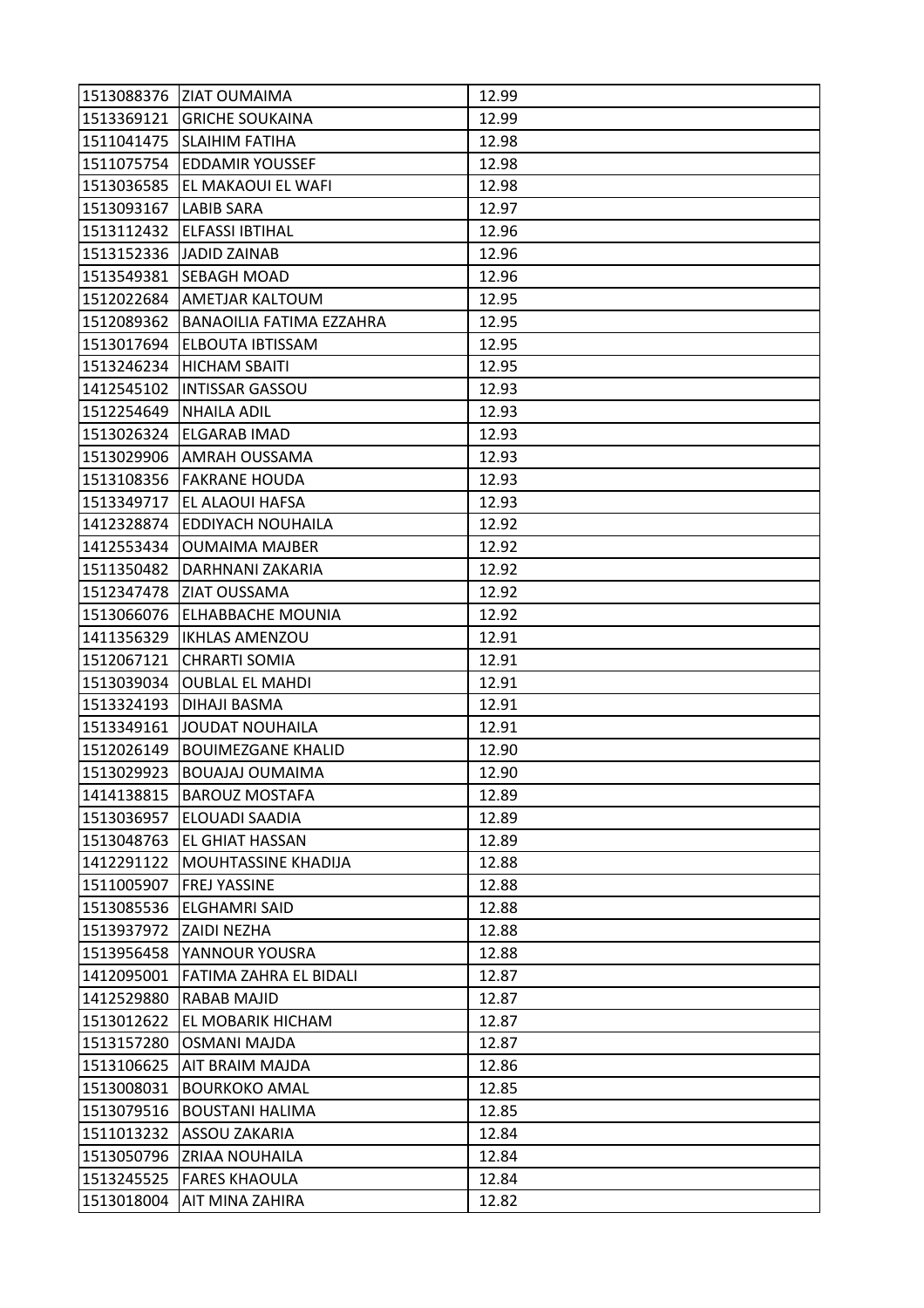|            | 1513038501 BOUKHCINE RACHIDA    | 12.82 |
|------------|---------------------------------|-------|
|            | 1512089416 ATYQ OUTMANE         | 12.80 |
| 1513161485 | <b>EL MAMOUNI YOUSSEF</b>       | 12.80 |
| 1513525503 | <b>BOUGHABA AFAF</b>            | 12.80 |
| 1513042418 | <b>BATTI INTISSAR</b>           | 12.79 |
| 1513335881 | SAMLANI MOHAMMED                | 12.79 |
| 1511193278 | <b>BOUIFADENE OUSSAMA</b>       | 12.78 |
| 1513017302 | <b>IBOUDER MARYEM</b>           | 12.78 |
| 1513088979 | <b>ERBOUHI CHAIMA</b>           | 12.78 |
| 1513111098 | <b>ELAYOUK ANAS</b>             | 12.78 |
|            | 1513273286 NAJEM FATIMA ZAHRA   | 12.78 |
|            | 1513940741   MAHFOUD ABDELALI   | 12.78 |
| 1412714706 | <b>BEIDI NABILA</b>             | 12.77 |
| 1513009064 | <b>MABROUK CHAYMAE</b>          | 12.77 |
| 1412072555 | <b>AZELARAB NAHLAN</b>          | 12.75 |
| 1512073682 | AKZIOU MOHAMMED IHAB            | 12.75 |
| 1512230888 | EL HACHIMI WALID                | 12.75 |
| 1512254647 | NASSER EDDINE SALAH EDDINE      | 12.75 |
| 1513087560 | <b>AZRIF KHALID</b>             | 12.75 |
| 1513147776 | <b>BELKHAIR ISMAIL</b>          | 12.75 |
| 1513944354 | <b>KOURO OUSSAMA</b>            | 12.75 |
| 1512015314 | <b>IQLI M BAREK</b>             | 12.73 |
| 1513352093 | <b>ANOUAR RAYANE</b>            | 12.73 |
| 1513957059 | <b>ES SEGHYR KHADIJA</b>        | 12.73 |
| 1513006841 | <b>ADDY SOUMIYA</b>             | 12.72 |
| 1412064654 | <b>MAROINE EL HILALI</b>        | 12.71 |
| 1510316825 | DOYA OMAR                       | 12.71 |
| 1512023854 | <b>DAOUDI BOUCHRA</b>           | 12.71 |
| 1512285336 | EL HANNAOUI MERYEM              | 12.71 |
| 1513957052 | <b>NACIRI FADWA</b>             | 12.71 |
| 1411930357 | <b>KARROUMI AISSAM</b>          | 12.70 |
|            | 1512904759 HIDRANI SOUHAYL      | 12.70 |
| 1513068185 | <b>BOUHAMDANE FATIMAEZZAHRA</b> | 12.70 |
| 1513947325 | LAISSAOUI KAOUTAR               | 12.70 |
| 1412091459 | <b>KHALID AIT ABBOU</b>         | 12.68 |
| 1512354687 | ER RAIHANI SOUFIANE             | 12.68 |
| 1513008740 | <b>BOUCHAOUA MOUAD</b>          | 12.68 |
| 1513282636 | <b>BENELHAMRA BAHIJA</b>        | 12.68 |
| 1513349299 | <b>KAOUTAR ZAHOUR</b>           | 12.68 |
| 1513017340 | <b>AMAADOUR HALIMA</b>          | 12.67 |
| 1412246289 | <b>AMINE LAKRIKH</b>            | 12.66 |
| 1513088893 | <b>ASSAIDI CHAIMA</b>           | 12.66 |
| 1513094667 | <b>ASSILI FATIMA ZAHRA</b>      | 12.66 |
| 1513111748 | <b>EL GARRAI SAFA</b>           | 12.66 |
| 1513251363 | <b>TOUAMA ZAKARIA</b>           | 12.66 |
| 1412082540 | FATIMA-ZAHRA KHBIBA             | 12.65 |
| 1512236680 | <b>NAJIA ENGAIRI</b>            | 12.65 |
| 1513040257 | <b>EL HARTANI HAMZA</b>         | 12.65 |
| 1513168032 | <b>ELGUERCH ASMA</b>            | 12.65 |
| 1511018766 | <b>ELMOURABITI OMAR</b>         | 12.64 |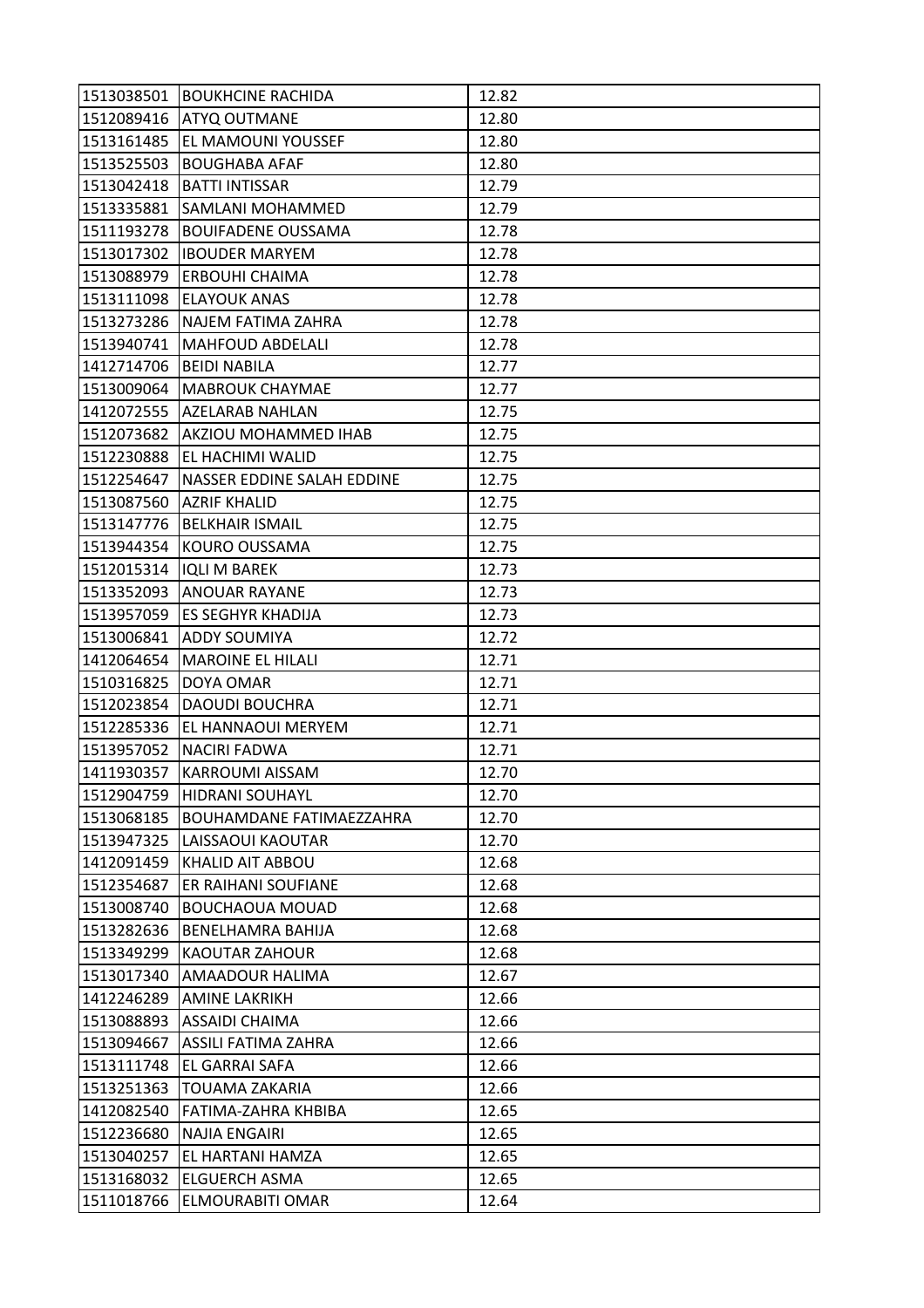|                        | 1512021032 AIT CHEIKH KHADIJA    | 12.64 |
|------------------------|----------------------------------|-------|
|                        | 1512402718 ELKAID YASSINE        | 12.64 |
|                        | 1513863916 RHANEM AYMANE         | 12.64 |
| 1512897635             | <b>AOUCHI ALI</b>                | 12.63 |
| 1512921322             | <b>OUFKIR OTHMANE</b>            | 12.63 |
| 1513081439             | <b>BENAZIZA OUMAIMA</b>          | 12.63 |
| 1513320039             | <b>GOUYD RABABE</b>              | 12.63 |
| 1513110143             | LABHIH LATIFA                    | 12.62 |
|                        | 1412536456 FATIMA-ZAHRA TALJAOUI | 12.61 |
| 1513234805             | EL MOZNINE WAFAE                 | 12.61 |
|                        | 1513320101   MAHFOUD HAMZA       | 12.61 |
| 1513777337             | <b>BENTAMA ZINEB</b>             | 12.61 |
| 1513055746             | <b>RAOUI GHIZLANE</b>            | 12.60 |
| 1513759038             | <b>MOUNTACER DALILA</b>          | 12.60 |
| 1412010869             | EL MEZOUARI SMAHAN               | 12.59 |
|                        | 1513088373 KHARBIBI TAOUFIQ      | 12.59 |
|                        | 1513280202 ELYAKNI SOUMIA        | 12.59 |
| 1511319927             | RAMZE MOUAAD                     | 12.58 |
|                        | 1513019101 SOUSSANE IMANE        | 12.58 |
| 1513606230 ATIFI SAFAA |                                  | 12.58 |
|                        | 1412000130 HADIFI FATIHA         | 12.57 |
| 1412089300             | <b>OUSSAMA ZATAR</b>             | 12.57 |
| 1513003183             | <b>ACHBARO AYOUB</b>             | 12.57 |
| 1513006225             | <b>KENNAOUI WIAM</b>             | 12.55 |
| 1513013764             | MOUTAOUAKIL KAOUTHAR             | 12.55 |
|                        | 1513019811 AREJDAL ABDELLAH      | 12.55 |
| 1513032172             | LBARRAH MERYEM                   | 12.55 |
| 1513034235             | <b>ESSOUSSI AYOUB</b>            | 12.55 |
| 1512075121             | <b>ELKHANJAR HAMZA</b>           | 12.54 |
| 1512322718             | <b>FADDOULI OMAR</b>             | 12.54 |
| 1513349088             | <b>DOUNYAJI SAAD</b>             | 12.54 |
|                        | 1513066229   AITRAI HAMZA        | 12.53 |
| 1513077512 ADEL OUIAM  |                                  | 12.53 |
| 1513273448             | <b>MAATAOUI SARA</b>             | 12.53 |
| 1513848271             | AZZAOUI ABDERRAHMANE             | 12.53 |
| 1513020484             | <b>SADIK RACHID</b>              | 12.52 |
| 1513051243             | AAMARA ELHOUSSEIN                | 12.52 |
|                        | 1513322344 ATRAOUI SIHAM         | 12.52 |
| 1412619277             | <b>WAKRIM LATIFA</b>             | 12.51 |
| 1511031550             | ANEJAR EL ALIA                   | 12.51 |
| 1513289763             | <b>NEHHAL FATIMA</b>             | 12.50 |
| 1513335825             | <b>EZZAHDI ZINEB</b>             | 12.50 |
| 1513351005             | SIRAJEDDINE SARA                 | 12.50 |
| 1412073190             | CHAIMA BELARJA                   | 12.49 |
| 1512050526             | <b>MEZIANE AYOUB</b>             | 12.49 |
| 1512930898             | <b>MASROUR SALIMA</b>            | 12.49 |
|                        | 1513357116 HAIZOUNE YASSINE      | 12.49 |
| 1513930181             | <b>FERRASS NOHAYLA</b>           | 12.49 |
| 1512014000             | EL AMALI ABDERRAHMAN             | 12.48 |
| 1512188158             | CHADOI MOHAMED ZAKARIA           | 12.48 |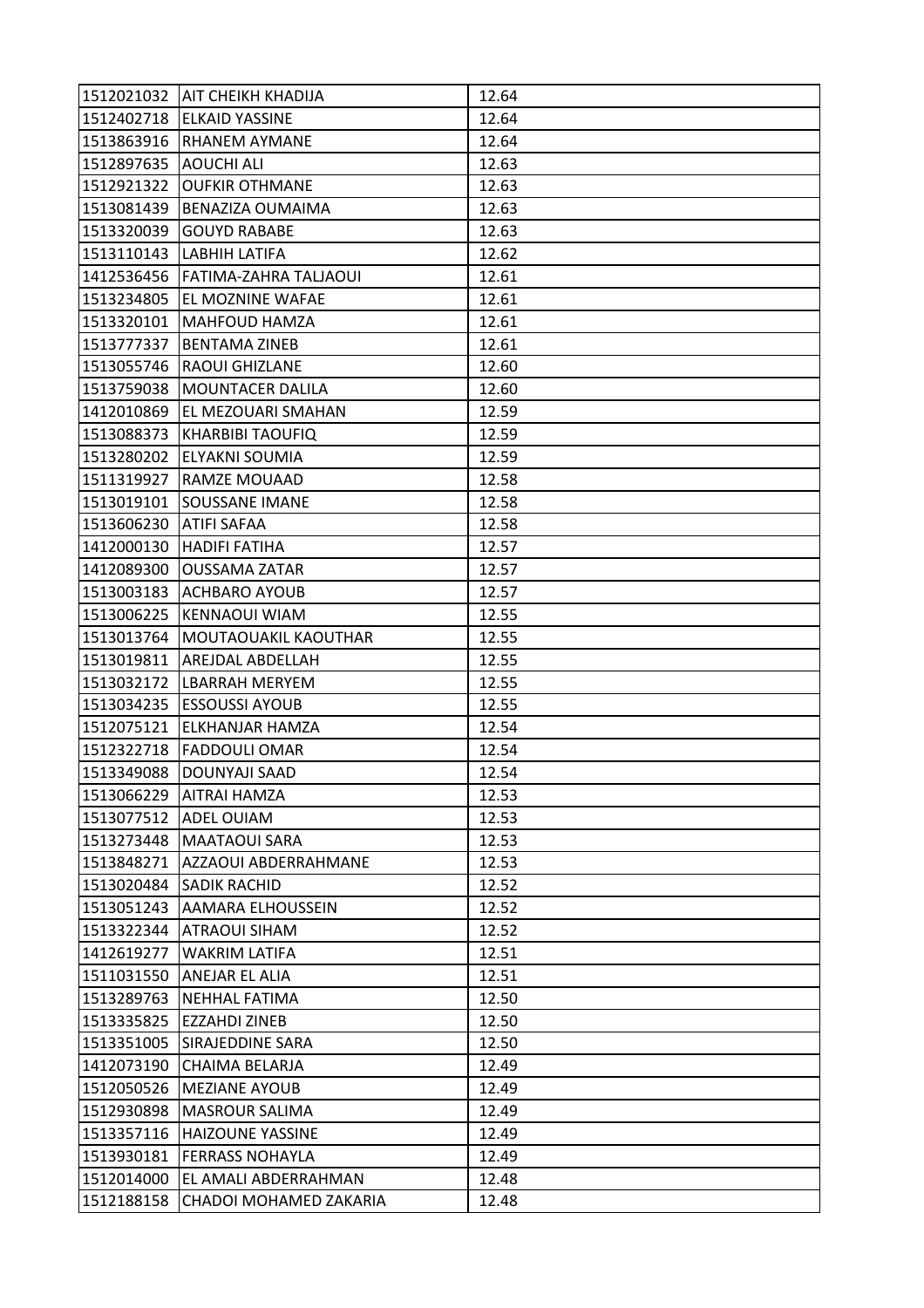|                          | 1513087425 KHOUJANE IBTISSAME    | 12.48 |
|--------------------------|----------------------------------|-------|
|                          | 1513101122 AISSOUNI KAOUTAR      | 12.48 |
|                          | 1513231321 ARIANE LOUBNA         | 12.48 |
| 1511020603               | <b>BENJAAFAR ES SAID</b>         | 12.47 |
| 1512523443               | <b>BELMAJDOUB OUMAIMA</b>        | 12.47 |
| 1512523932               | <b>BIRICHI CHAIMAE</b>           | 12.47 |
|                          | 1412229777   FATIMA EZZAHRA AFRI | 12.46 |
| 1513066289               | MOUSSAID KHADIJA                 | 12.46 |
| 1412348578               | <b>AMIMI SALMA</b>               | 12.45 |
| 1513005883               | <b>DAHANI BESSMA</b>             | 12.45 |
|                          | 1513018005 JEBBAR MOHAMED        | 12.45 |
|                          | 1513029729 ELHOUSSE ABDELHAQ     | 12.45 |
| 1513102954               | JOUBOUTI ABDELWAFI               | 12.45 |
| 1513292456 DAKIR SANA    |                                  | 12.45 |
| 1513196767               | <b>BOUTALEB SAFA</b>             | 12.43 |
|                          | 1513343502 AMAMA YASSINE         | 12.43 |
| 1513781073               | <b>ARDOUZ ALI</b>                | 12.43 |
| 1513003896               | EL HACHADI MAJDA                 | 12.42 |
|                          | 1513094121   AIT TATA ABDERRAHIM | 12.42 |
| 1513251342               | <b>MOUSSAID HAFSSA</b>           | 12.42 |
| 1512151281               | <b>BOUDERKA YOUNESSE</b>         | 12.41 |
| 1513524321               | <b>AIT AHMED ZINEB</b>           | 12.41 |
| 1513008799               | <b>JILLALI ACHRAF</b>            | 12.40 |
| 1513078612               | RAZZOUK WASSIM                   | 12.40 |
| 1513101331               | <b>JDIOUI MOHAMED</b>            | 12.40 |
| 1513191570               | <b>OMAIMA HASSAN</b>             | 12.40 |
| 1513250764               | <b>ELMOUQITE MERIEM</b>          | 12.39 |
| 1513681375               | <b>BEN YACOUB OUMAYMA</b>        | 12.39 |
| 1513016436               | <b>AARAB MOSTAFA</b>             | 12.38 |
| 1513187137  ERRAZI JIHAD |                                  | 12.38 |
| 1513333724               | <b>ELHAIL CHAIMAA</b>            | 12.38 |
|                          | 1513359993   EL JAMALI MAROUANE  | 12.38 |
|                          | 1515401155   MIBRA FATIMA ZAHRA  | 12.38 |
| 1511033321               | <b>BOUBOUL HASSAN</b>            | 12.37 |
| 1512228277               | <b>BENHA MAHMOUD</b>             | 12.37 |
| 1512609692               | <b>TAJIOUE AYMAN</b>             | 12.37 |
| 1512909569               | EL HADDAR TOURIA                 | 12.37 |
|                          | 1513092573   LAHNICHI CHAIMA     | 12.37 |
| 1513251354               | EL BAZAOUI MOHAMED               | 12.37 |
| 1513531513               | AZZEDDINE ELIDRISSI HAYTEM       | 12.37 |
| 1513550525               | <b>FOUKI TARIK</b>               | 12.37 |
| 1510229408               | <b>NASSOUH ABDESSAMAD</b>        | 12.36 |
| 1513006457               | <b>SARROUD ABDELILAH</b>         | 12.36 |
| 1513152024               | DAOUAL OUMAIMA                   | 12.36 |
| 1513172365               | <b>NACIR OTHMANE</b>             | 12.36 |
| 1513376734               | <b>ARABI OMAR</b>                | 12.36 |
| 1513533956               | <b>CHARIF IMANE</b>              | 12.36 |
| 1512164014               | LAHNIN LAMYAA                    | 12.35 |
| 1513017716               | <b>BEN SIHEMMOU FATIMA</b>       | 12.35 |
| 1513272354               | CHIADMI MEHDI                    | 12.35 |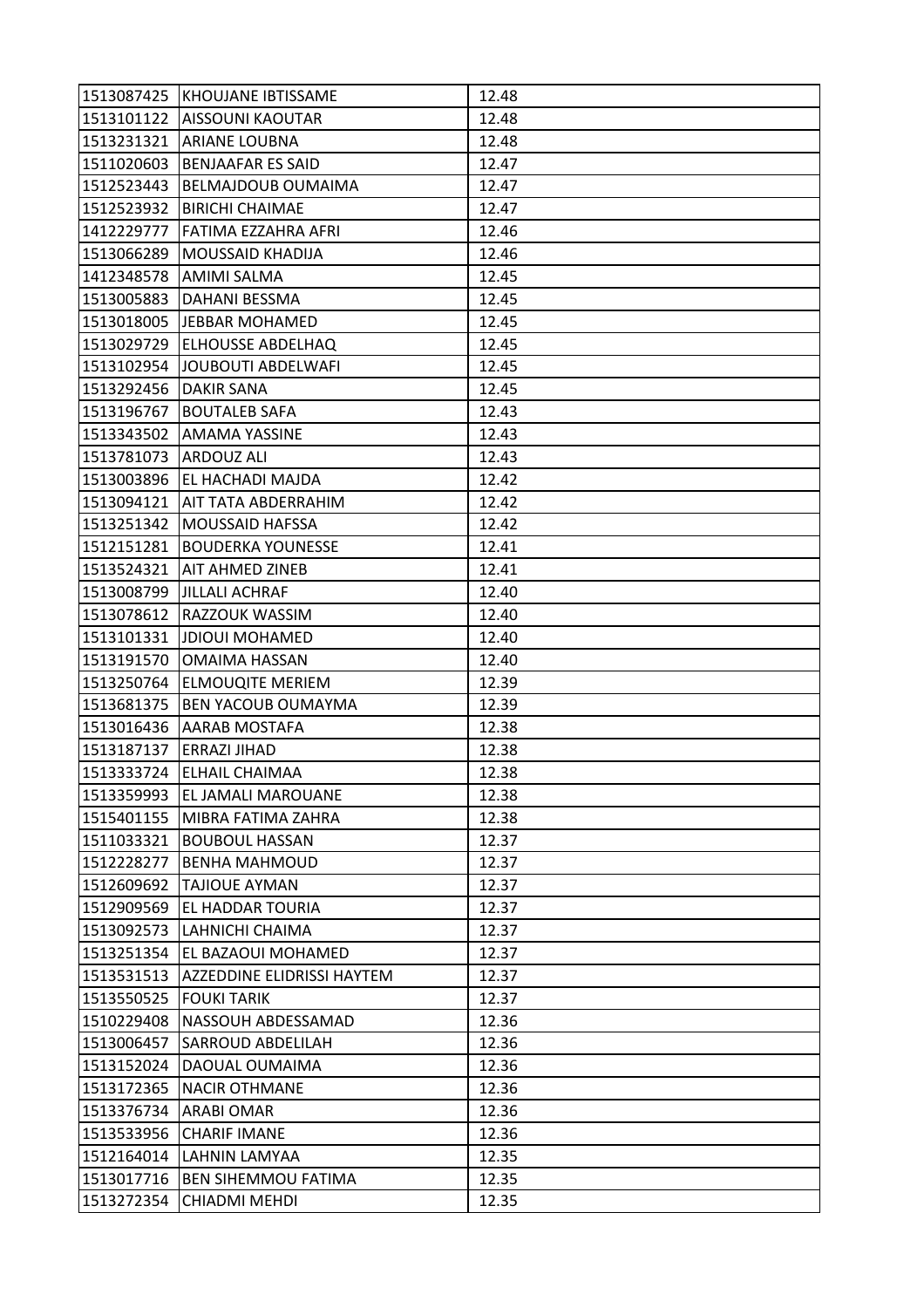| 1513152187 JADID NADA    |                                    | 12.34 |
|--------------------------|------------------------------------|-------|
|                          | 1513172350 ELGHARBAOUI FADWA       | 12.34 |
| 1513174171               | AL IKHBARI YASSMINE                | 12.34 |
| 1513329501               | <b>MARBOUH IKRAM</b>               | 12.34 |
|                          | 1512041496   MOHY EDDINE MOUAAD    | 12.33 |
|                          | 1513076098   IBJAOUN MOHAMED AMINE | 12.33 |
|                          | 1513102271 ECHAFAI WIJDAN          | 12.33 |
| 1511367534               | <b>BEN AICHA OMAR</b>              | 12.32 |
| 1513037803               | <b>FIKHI CHAIMA</b>                | 12.32 |
| 1513111870               | <b>BENJELLOUL ABDENACER</b>        | 12.32 |
| 1513228944               | <b>BOUABID ABDERRAHIM</b>          | 12.32 |
| 1513288621               | <b>BOUACHRINE SALAHEDDINE</b>      | 12.32 |
| 1513341090               | ITEFFAHA OMAIMA                    | 12.32 |
| 1511317195               | NAJJAR FATIMA ZAHRA                | 12.30 |
| 1512551688               | KIDAOUI AHMED                      | 12.30 |
|                          | 1513351527  MACHKOUR YOUSSEF       | 12.30 |
|                          | 1411245886 ILYASE TOUAILAB         | 12.29 |
| 1512243085               | <b>ELQOTBY YASSINE</b>             | 12.29 |
| 1513014210  IDBIHI LAYLA |                                    | 12.29 |
| 1513075676 SABRI SAID    |                                    | 12.29 |
| 1513083337               | EL MOUADDIB YASSINE                | 12.29 |
| 1513348330               | <b>MEHHA SALOUA</b>                | 12.29 |
| 1412766870               | <b>BAZZA ILHAM</b>                 | 12.28 |
| 1529532281               | <b>BARIS MAROUANE</b>              | 12.28 |
| 1513538943               | <b>ELBOUJARFAOUI YOUSSEF</b>       | 12.27 |
| 1512253300               | <b>OUADANI JALIL</b>               | 12.26 |
| 1512533578               | <b>GOURMAJ BADR</b>                | 12.26 |
| 1513231520               | EL MALIKI NADA                     | 12.26 |
| 1412031637               | EL MAOUKOUR CHAYMAA                | 12.25 |
| 1513167987               | <b>HTOURA YOUNESS</b>              | 12.25 |
| 1513252708               | <b>FADILI YACINE</b>               | 12.25 |
|                          | 1412938208 MOUNCEF ALI             | 12.24 |
|                          | 1513035641   DABACHIN ADIL         | 12.23 |
| 1513228922               | <b>ABDESSETTAR ILYASS</b>          | 12.23 |
| 1412070034               | <b>HAFSA MAGDI</b>                 | 12.22 |
| 1512093883               | <b>AIT LHAJ SOUFIANE</b>           | 12.22 |
|                          | 1512238280 ZARHLOUL FATIMA EZZAHRA | 12.22 |
| 1411874865               | <b>BOULHAFA SAFAE</b>              | 12.21 |
| 1412324973               | <b>BARDIA OUMAIMA</b>              | 12.20 |
| 1512070329               | ABIDA FATIMA EZZAHRA               | 12.20 |
| 1513000964               | <b>CHROUAT MOUNA</b>               | 12.20 |
| 1513094628               | <b>MESKINE KAOUTAR</b>             | 12.20 |
| 1513320106               | <b>BAGHBAGH MERYEM</b>             | 12.20 |
| 1412934638               | <b>KHYI AMINE</b>                  | 12.18 |
| 1512013545               | <b>OULAHYAN HASSAN</b>             | 12.16 |
| 1412536848               | <b>JIHAD SARHDEN</b>               | 12.14 |
| 1512151240               | <b>ELACHQAR AMINE</b>              | 12.14 |
| 1513172319               | ELFAKRI FATIMA EZZAHRAE            | 12.14 |
| 1512029888               | <b>DARCH NOUR EDDINE</b>           | 12.12 |
| 1513104861               | <b>ELOUALI BOUCHRA</b>             | 12.11 |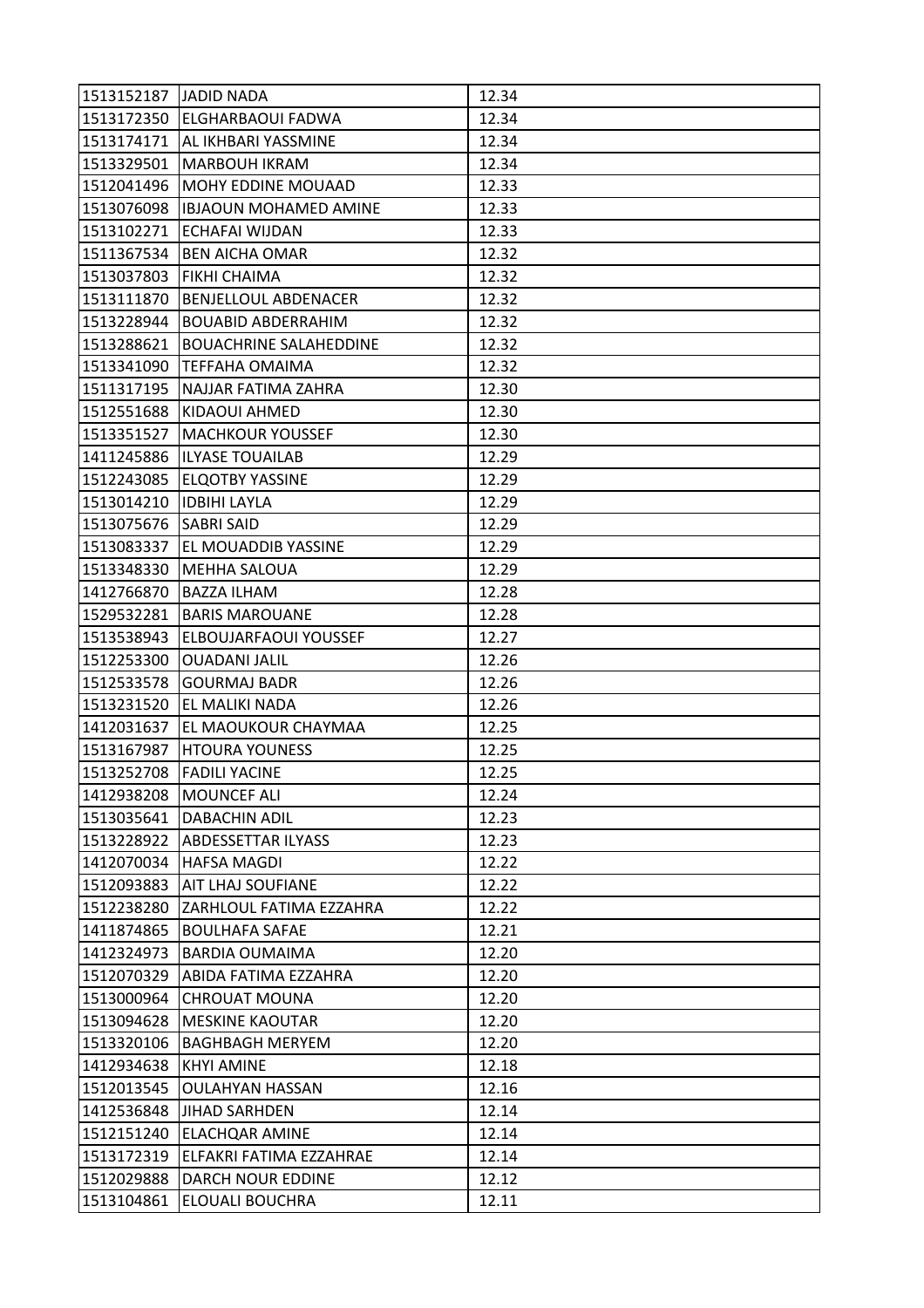|            | 1513111874 LAOUJ MOHAMED HAMAD  | 12.11 |
|------------|---------------------------------|-------|
|            | 1513008089   MEJHOUDI MONTASSIR | 12.10 |
|            | 1513357517 JAMOUD BOUCHRA       | 12.10 |
| 1410874755 | YOUSFI SORIA                    | 12.09 |
| 1412938683 | <b>LAKHSASSI BACHIR</b>         | 12.09 |
|            | 1512375065  ZAKARIA ERRAIDI     | 12.09 |
|            | 1513003146 LOUAICH OUAFA        | 12.09 |
| 1513009721 | <b>KADIRI IMANE</b>             | 12.09 |
|            | 1513037449 CHERKAOUI EL ARBI    | 12.09 |
|            | 1513084945   SADKI YOUSSEF      | 12.09 |
|            | 1412784775 EL HJIEJ NADA        | 12.08 |
|            | 1513079050 IGUIZ ABDESSADEK     | 12.08 |
| 1513106601 | <b>ENNACIRI MINA</b>            | 12.08 |
|            | 1513333011 MOKHTARI SALMA       | 12.08 |
| 1513079515 | <b>EL MIMOUNI IMANE</b>         | 12.07 |
|            | 1513152077   BOUKHRIS RANYA     | 12.05 |
| 1512013968 | EL HAMDAOUI ABDELHADI           | 12.04 |
| 1513100844 | <b>AIT AHRA YASSINE</b>         | 12.04 |
| 1513360287 | LAMCHACHTI AHMED                | 12.04 |
| 1511196023 | <b>DINAR ISSAM</b>              | 12.02 |
| 1512029880 | <b>EL HOU MUSTAPHA</b>          | 12.02 |
| 1513328394 | <b>MOUSSAFIR BADR</b>           | 12.02 |
| 1513684612 | <b>RIAHI IMANE</b>              | 12.02 |
| 1513849129 | <b>TOUTOUH KAOUTAR</b>          | 12.02 |
|            | 1412369051 HORRI IBTISSAM       | 12.01 |
|            | 1513934358 EL OMARI FERDAOUS    | 12.00 |
| 1412012838 | <b>MAAROUFI ABDELHADI</b>       | 11.99 |
| 1412521757 | <b>AICHA AOUZAL</b>             | 11.99 |
| 1512086390 | <b>FRIKH AZIZ</b>               | 11.99 |
| 1511096268 | <b>EL OMARI YASSIR</b>          | 11.98 |
| 1513021954 | <b>AGHOURI HATIM</b>            | 11.98 |
|            | 1513231273   HANAFI LAILA       | 11.98 |
| 1412074807 | <b>FATIMA ZAHRA OUSSOUSS</b>    | 11.97 |
| 1512067195 | <b>ANKIOU SAMIRA</b>            | 11.97 |
| 1513231141 | <b>IMESGOUROUNE SOUKAINA</b>    | 11.97 |
| 1513303288 | IBENKARROUM HAJAR               | 11.97 |
|            | 1412251203 SOUAD SABIR          | 11.96 |
| 1512065021 | <b>AIT ALI ABDERRAHIM</b>       | 11.95 |
| 1513021947 | <b>HDOUFANE ABDELKARIM</b>      | 11.95 |
| 1513041485 | <b>TAHIRI HAJAR</b>             | 11.95 |
| 1513169665 | <b>AIT SAID HADDA</b>           | 11.95 |
| 1513331743 | <b>ALHADIRI AMIN</b>            | 11.95 |
| 1412055008 | <b>IQBAL EDDIANI</b>            | 11.93 |
| 1512051337 | <b>ABOUKHAM MOHAMED</b>         | 11.93 |
| 1512070398 | <b>ABIRI MOHAMED</b>            | 11.93 |
| 1512534926 | <b>KAHLAOUY MOUHCIN</b>         | 11.93 |
| 1512913281 | <b>OULD ESSAYDA HAMZA</b>       | 11.93 |
| 1513086709 | AITBIHI HAJIBA                  | 11.93 |
| 1511015399 | EL MAZOUZY AZIZ                 | 11.92 |
| 1512356675 | SAJID IMANE                     | 11.92 |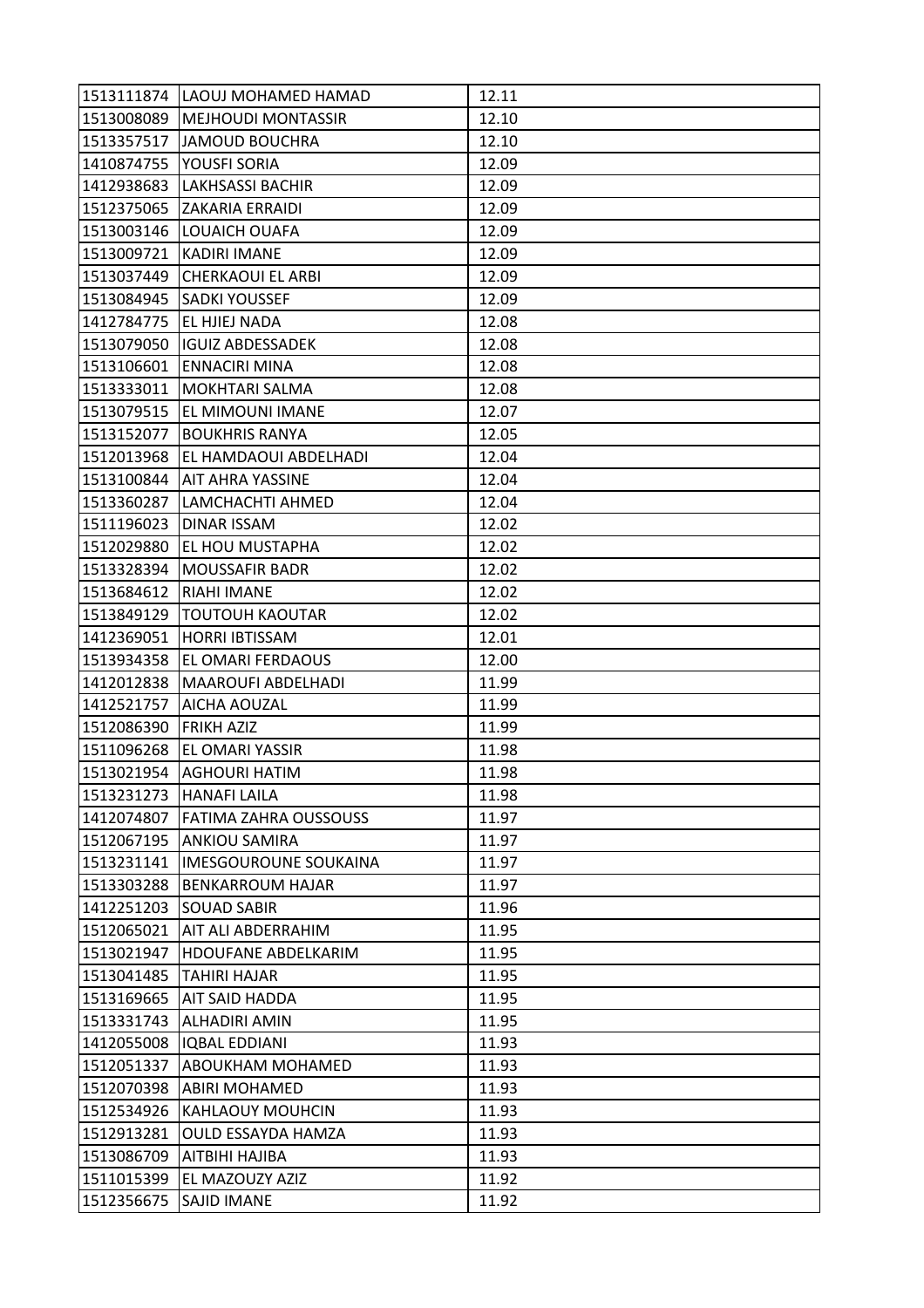|                        | 1513085021 ERGGAB ISMAIL       | 11.92 |
|------------------------|--------------------------------|-------|
|                        | 1513318905 NAOUNY MAROUANE     | 11.92 |
| 1513956651             | <b>ATMANI AYOUB</b>            | 11.91 |
| 1512924568             | <b>BAHAJ MOHAMED</b>           | 11.90 |
| 1513017270             | <b>ASSBANE YAMNA</b>           | 11.90 |
| 1513374957             | <b>FAHAM KHAOULA</b>           | 11.89 |
| 1412228558             | <b>SAMIA BOUGHALEB</b>         | 11.88 |
| 1511072811             | <b>ENNACIRI ABDELLATIF</b>     | 11.88 |
| 1513277278             | <b>GHALIM SALOUA</b>           | 11.88 |
| 1412091491             | <b>ASSIA ELQAZOUINI</b>        | 11.87 |
|                        | 1513041351 TARCHANI KHADIJA    | 11.87 |
| 1411033370             | AREJDAL ABDELWAHAD             | 11.86 |
| 1512012599             | AKHDAR HANANE                  | 11.86 |
| 1513368133             | <b>MABSOUT ELMEHDI</b>         | 11.86 |
| 1411949179             | <b>SAAD RADI</b>               | 11.85 |
| 1513056112             | <b>BARRAK RIM</b>              | 11.85 |
| 1513083255             | <b>FELLAH HANANE</b>           | 11.85 |
| 1513326131             | KAHOUI WAFAA                   | 11.85 |
| 1513017269             | <b>SRAIH FATIMA ZAHRA</b>      | 11.84 |
| 1513541254             | <b>HAMDANI BOUCHRA</b>         | 11.84 |
| 1511193189             | <b>ESSAOURI SAMIRA</b>         | 11.83 |
| 1511363807             | <b>FATIH RAJAA</b>             | 11.83 |
| 1512007684             | <b>AHBOUR ASMA</b>             | 11.83 |
| 1513172369             | <b>NOSFI ELNOAMANE</b>         | 11.83 |
| 1513541299             | <b>OULED LAGHZAL SAFAE</b>     | 11.83 |
| 1513039015             | <b>BELLAOUI ZOHRA</b>          | 11.82 |
| 1513102912             | <b>ZEDDOUNE SAMIR</b>          | 11.82 |
| 1513289342             | RIAD CHAIMAA                   | 11.80 |
| 1513323684             | <b>BENNAR EL MEHDI</b>         | 11.80 |
| 1513093278             | AIT AHMAD OUALI MOUNIA         | 11.79 |
| 1513150163             | <b>BELMOUDEN INTISSAR</b>      | 11.79 |
| 1412067046 SAHLI AICHA |                                | 11.78 |
| 1513003932             | <b>OUAZINE KAWTAR</b>          | 11.78 |
| 1513006671             | <b>AISSAR NASSIMA</b>          | 11.78 |
| 1513272348             | <b>NOUSSAIR M HAMED</b>        | 11.78 |
| 1411617737             | <b>SENNANI ANASS</b>           | 11.77 |
| 1412088087             | YASSINE LAARAJ                 | 11.77 |
| 1512250307             | <b>BLGRIM HASNA</b>            | 11.77 |
| 1512534181             | <b>KEBDI SARA</b>              | 11.76 |
| 1512764606             | EL MALKI CHAYMAE               | 11.76 |
| 1513359255             | <b>FARIJI FAROUK</b>           | 11.76 |
| 1512072599             | <b>GARBAOUI OUSSAMA</b>        | 11.75 |
| 1512091539             | <b>ENNACIRI KAMAL</b>          | 11.75 |
| 1513022009             | <b>RESKAL HAYAT</b>            | 11.75 |
| 1513229001             | <b>KOUKOUSS HIBA</b>           | 11.74 |
| 1513539864             | <b>BENLAMINE YOUSSEF</b>       | 11.74 |
| 1513367972             | <b>NERHACH MUSTAPHA</b>        | 11.73 |
| 1513944535             | <b>IDRISSI ELYAHYOUI AMINA</b> | 11.73 |
| 1512246354             | <b>BENZID MOHAMED</b>          | 11.72 |
| 1512521009             | <b>BERKANE YOUSSEF</b>         | 11.72 |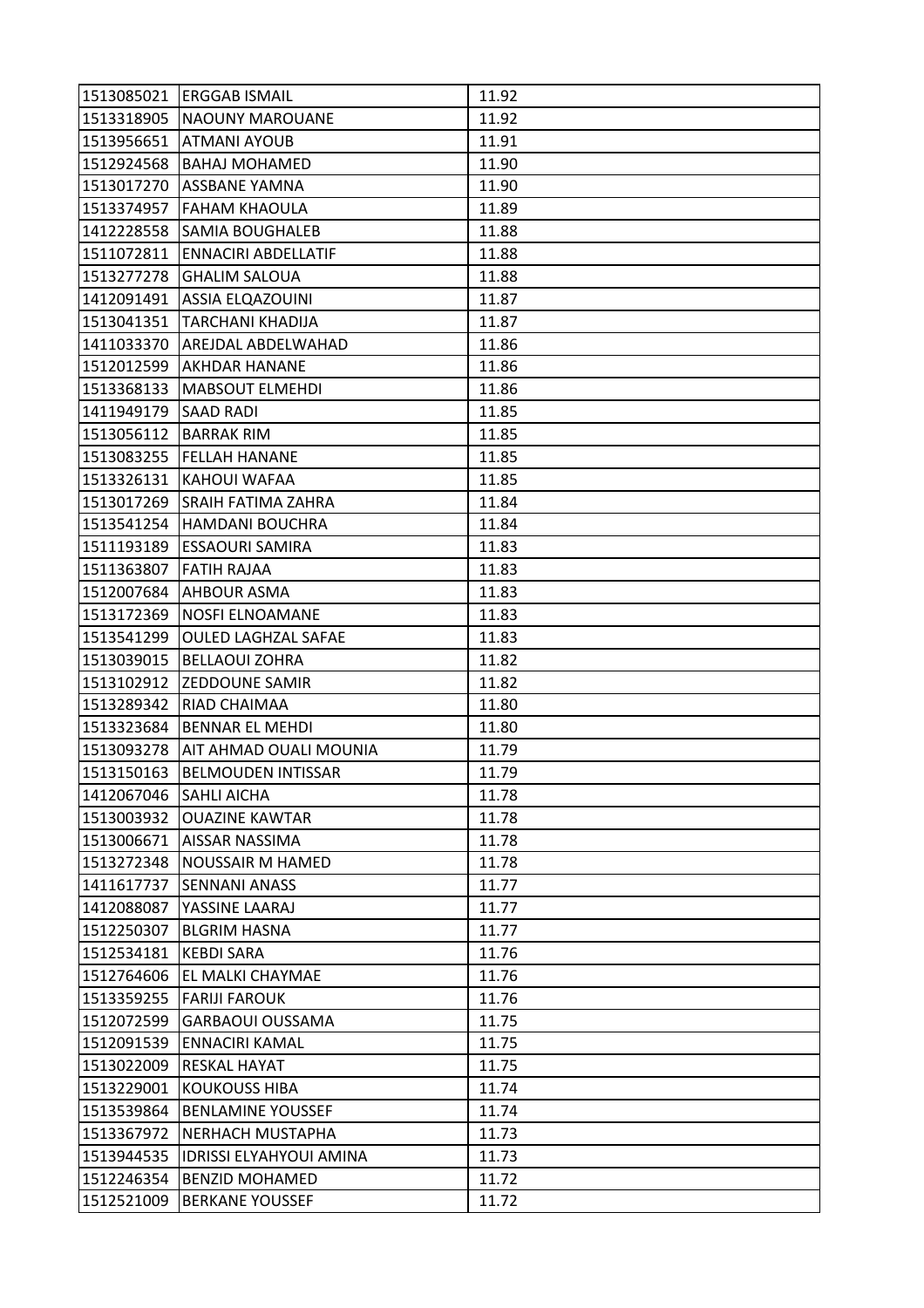|                      | 1512526461 ELATTAR KHALID              | 11.72 |
|----------------------|----------------------------------------|-------|
|                      | 1513187032 BOUFNANE CHAIMAA            | 11.72 |
| 1513226710           | <b>BOUMAALIF FATIMA EZZAHRA</b>        | 11.72 |
|                      | 1412231782   ILHAM ZEFRANE             | 11.70 |
|                      | 1512040431   AISSAL FATIMA ZAHRA       | 11.70 |
| 1513037821           | <b>BOUHYA YASSINE</b>                  | 11.70 |
| 1513949769           | <b>BELLAMKADDEM NIZAR</b>              | 11.68 |
| 1412064407           | <b>AMINE ZRAOUTI</b>                   | 11.67 |
|                      | 1513194041 JAQIR MOHAMED               | 11.66 |
|                      | 1513320399 ZOUIKR MARYEM               | 11.66 |
|                      | 1513813977   AZROUF CHAIMAE            | 11.66 |
|                      | 1513039243 FAWZI AICHA                 | 11.65 |
| 1513361987           | IZBAIRI FAYSSAL                        | 11.65 |
| 1412529756 CHADA KAM |                                        | 11.64 |
| 1513113951           | ELHARHARI FATIMA EZZAHRA               | 11.64 |
|                      | 1513149883 AAKRACHE ANASS              | 11.64 |
|                      | 1513347752 ABOU ELFALAH SALAH EDDINE   | 11.64 |
| 1412007505           | <b>BOUID YAHYA</b>                     | 11.62 |
| 1511932723           | <b>BOUTCHICH KHADIJA</b>               | 11.62 |
|                      | 1512271945  BENDAOU MOUHSSINE          | 11.62 |
|                      | 1513094072 ELFANE ZAKARIA              | 11.62 |
| 1513251372           | BENRAHMA FATIMA EZZAHRA                | 11.62 |
| 1512008339           | <b>AIT BAMOUSSA RAJA</b>               | 11.61 |
| 1512029709           | <b>BENNACEUR FATIMA</b>                | 11.61 |
| 1513075667           | ELMOUTAOUAKIL SAMIRA                   | 11.60 |
| 1513292839           | ABDELGHANI NABIH                       | 11.59 |
| 1513546727           | <b>BOUHAFNA SOUKAINA</b>               | 11.59 |
| 1511533399           | <b>BARNAOUI OUSSAMA</b>                | 11.58 |
| 1513089034           | <b>BOUQANTAR OUSSAMA</b>               | 11.58 |
| 1512032115           | <b>LAAMAIR HICHAM</b>                  | 11.57 |
| 1513340675           | <b>ELMIR OUMAIMA</b>                   | 11.57 |
|                      | 1513354850 LOUDINI DOUNIA              | 11.57 |
|                      | 1412394102 ELAMARTY CHAIMAA            | 11.55 |
|                      | 1512074793 NAIT EL HADJ ABDELLAH RAFIK | 11.55 |
| 1512081096           | <b>OULHAKEM HOUSSAM</b>                | 11.55 |
| 1412361800           | <b>MEHDI SAADOUNI</b>                  | 11.54 |
|                      | 1512521544 AAMOUM MOHAMMED             | 11.54 |
| 1513334028           | <b>TAFALLOUST YOUNESS</b>              | 11.54 |
| 1513231522           | LAHRICHI ASMAE                         | 11.53 |
| 1513323648           | <b>ABBADI WISSAL</b>                   | 11.53 |
| 1511050679           | <b>ACHRRAKI YOUSSEF</b>                | 11.52 |
|                      | 1513150184 NAAMAN KHADIJA              | 11.51 |
| 1513548480           | <b>ATATTOU MERYEM</b>                  | 11.51 |
| 1513549709           | LALAMI HAMZA                           | 11.51 |
| 1513697105           | <b>ELABBASS RAHMA</b>                  | 11.51 |
| 1412532662           | <b>HAJAR EL MAAROUFI</b>               | 11.50 |
| 1513293430           | EL OUAFI MOHAMED                       | 11.50 |
| 1512051529           | <b>ANJJAR KHALID</b>                   | 11.49 |
| 1512065186           | ELKAJBAJI BADREDDINE                   | 11.49 |
| 1513808168           | AKRIPAH SOKAINA                        | 11.49 |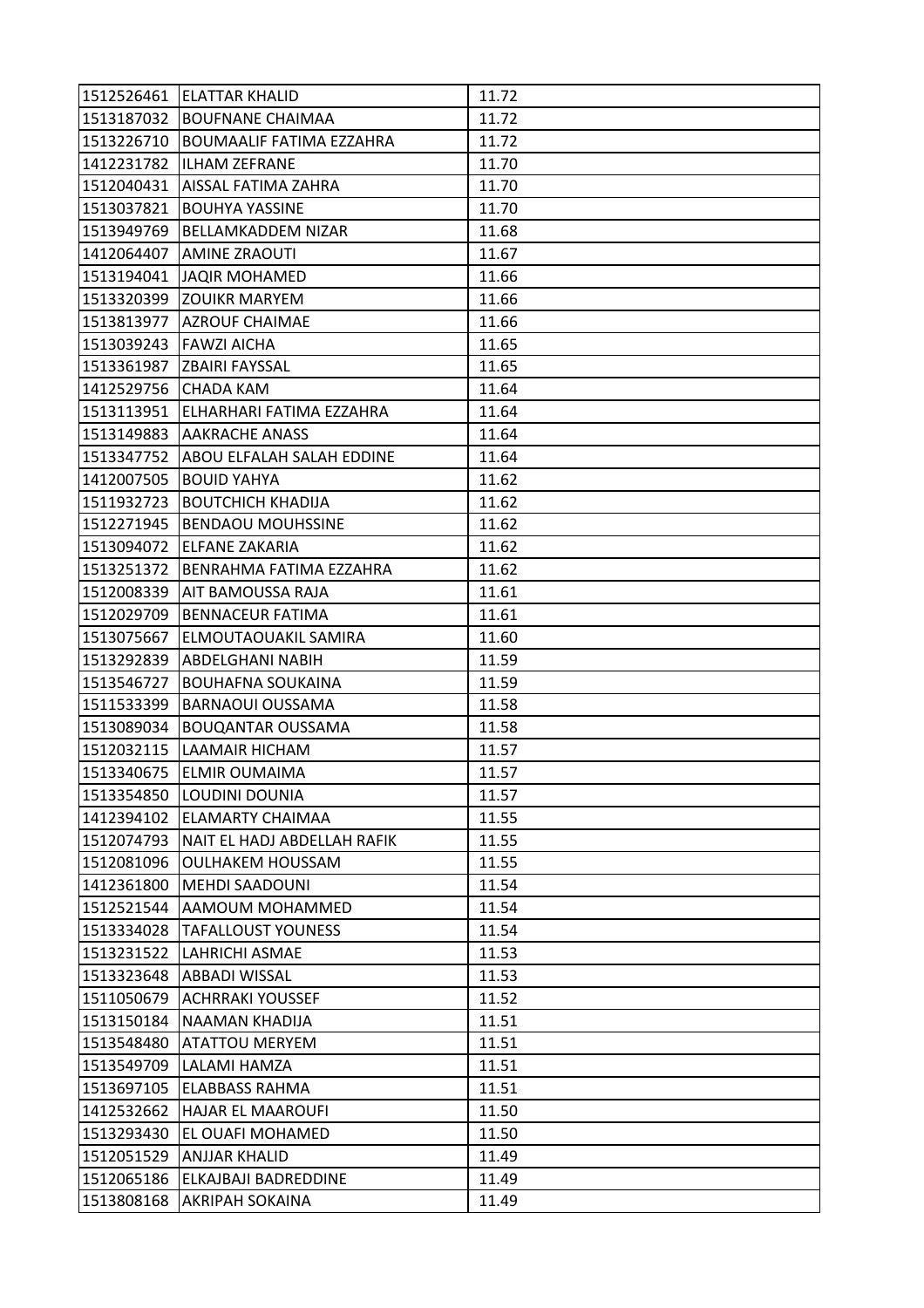|                       | 1411932506 CHENIAR AMINE       | 11.48 |
|-----------------------|--------------------------------|-------|
|                       | 1513160464 RADOUAN FADWA       | 11.48 |
|                       | 1412537710 ZINEB MOUSTAIDE     | 11.47 |
| 1512866548            | <b>BAHOU CHARAFEDDINE</b>      | 11.47 |
|                       | 1513378726 NOURI ZAKARIA       | 11.47 |
|                       | 1512357270 MOUHOUB HOUSNI      | 11.46 |
| 1513244919            | <b>GHOUAJ SIHAME</b>           | 11.46 |
| 1411015403            | <b>EL ASSAL KHALID</b>         | 11.45 |
|                       | 1513349016   MOUJAN ABDESSAMIE | 11.43 |
| 1513008454            | <b>MOUBRIM MARYAM</b>          | 11.42 |
|                       | 1412606973 ALAMI OMAR          | 11.41 |
|                       | 1414268411   AIT YAHIA TAOUFIK | 11.41 |
| 1512331733            | <b>OUAHMANE WISSAL</b>         | 11.41 |
| 1513114739            | <b>BARGACH HAYAT</b>           | 11.41 |
| 1513152004            | DAOUAL HAJAR                   | 11.41 |
|                       | 1513804389 HABIBI OUSSAMA      | 11.41 |
| 1412913836            | <b>BENNASSER FARAH</b>         | 11.40 |
| 1513544408            | <b>ENNIA HAMZA</b>             | 11.40 |
|                       | 1412088881   MAROUANE SOUAH    | 11.39 |
|                       | 1512026008 SDOUR AMINE         | 11.39 |
| 1512163794 ARDI SALMA |                                | 11.39 |
| 1513033589            | AIT OKKABLI MOHAMED            | 11.39 |
| 1513943012            | EL BOURAKADI SOUKAYNA          | 11.39 |
| 1513606106            | <b>TOURIRTI AMAL</b>           | 11.38 |
|                       | 1513032723  NFAOUI SANA        | 11.37 |
| 1513100525            | <b>AOMARI SOUMIA</b>           | 11.37 |
| 1513228961            | <b>ABOULFAOUARIS ISMAIL</b>    | 11.37 |
| 1511940169            | NASFE AIMAD                    | 11.36 |
|                       | 1512068785 ZIOUI IHSSAN        | 11.36 |
|                       | 1512934906   MOUFID YAMINE     | 11.36 |
| 1513228745            | KHADDAR KAWTAR                 | 11.36 |
|                       | 1513344734   BOUAFI SAMIA      | 11.35 |
|                       | 1412922104 BOUYZEM HAMID       | 11.34 |
| 1512196492            | <b>BOUFOUS HASNA</b>           | 11.34 |
| 1513075658            | <b>DHANE AZZEDDINE</b>         | 11.34 |
| 1513541175            | <b>ABDOUH DOUNIA</b>           | 11.34 |
| 1513006385            | RACHIDI MEHDI                  | 11.33 |
| 1513375898            | <b>HAFIDI MERIEM</b>           | 11.33 |
| 1513006579            | ETILAOUI M BARK                | 11.32 |
| 1513231167            | <b>CHNAF FAYCAL</b>            | 11.32 |
| 1513526894            | RAMDAOUI OUMAIMA               | 11.32 |
| 1513098885            | <b>BOUKHEIR OMAR</b>           | 11.30 |
| 1513227044            | CHAHBOUN OUMAIMA               | 11.30 |
| 1513322748            | <b>HASSANI SAJIA</b>           | 11.30 |
| 1513238755            | <b>BARAKAT NAIMA</b>           | 11.29 |
| 1513934332            | EL GHAMOUZ HAYAT               | 11.29 |
| 1411037266            | <b>TAOUFIQ FATTOUCH</b>        | 11.28 |
| 1412012848            | <b>BOUZAID HAMID</b>           | 11.28 |
| 1513348699            | EL BRAHMI IBTISSAM             | 11.28 |
| 1412923449            | HIDARA ASSIA                   | 11.26 |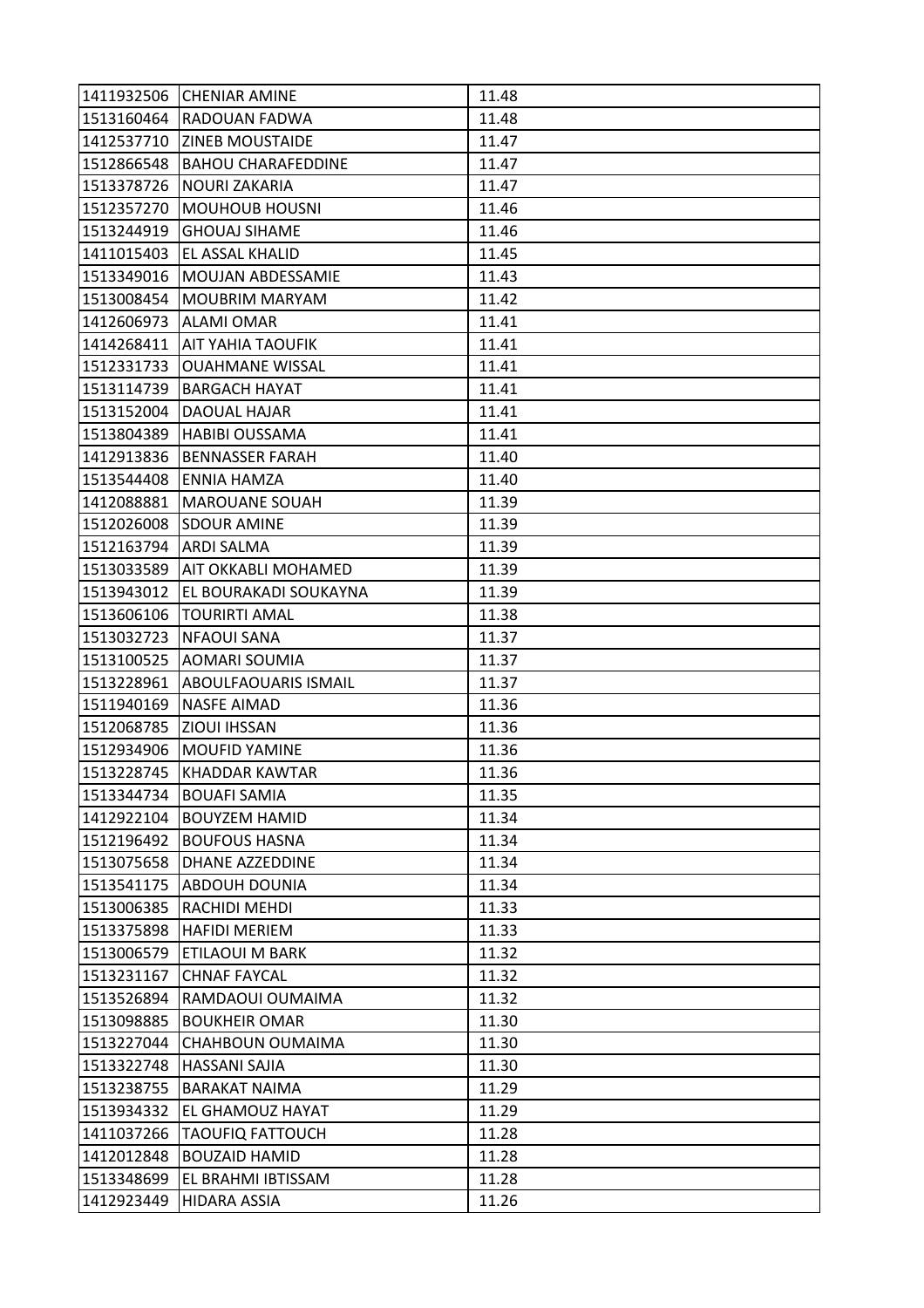|            | 1512068962 EL KOUCH NADA             | 11.25 |
|------------|--------------------------------------|-------|
| 1513226085 | <b>TALAL ZAHIRA</b>                  | 11.25 |
| 1412272006 | <b>TALAA SOUHAILA</b>                | 11.24 |
| 1411963914 | <b>MAKHLOUF ABDELHAMID</b>           | 11.22 |
|            | 1513101320 BEHHAR NOHAILA            | 11.22 |
|            | 1513546725   AIT EL MAGHROUSS FATIHA | 11.22 |
|            | 1513066385   MAKOUKI AZDDINE         | 11.21 |
| 1513522018 | <b>BENNANI KANZA</b>                 | 11.21 |
|            | 1513934348 SAMI MOHAMED              | 11.21 |
| 1512085095 | ELMANSOURI ABDERRAZAQ                | 11.20 |
|            | 1512294604 ZINEB ELAKHDAR            | 11.20 |
|            | 1513077300 ELOUALI SOUFIANE          | 11.20 |
| 1513338835 | <b>FALAH ZINEB</b>                   | 11.20 |
|            | 1511033194   AIT ELMAQUEDEM SAID     | 11.18 |
|            | 1513083274  LAMAALLEM KENZA          | 11.18 |
|            | 1513353548   MOUHSSINE LAILA         | 11.18 |
|            | 1512010984   AIT BEN ELFAKIR AYOUB   | 11.17 |
|            | 1513050496 HAYOUNE AYOUB             | 11.17 |
|            | 1513303498 LAASRI OMAR               | 11.17 |
|            | 1513943891  ZEBBANE SALIMA           | 11.17 |
|            | 1511078440 HASSOUN OTHMAN            | 11.16 |
| 1512908129 | <b>AIT ELFATMI CHAIMAE</b>           | 11.16 |
|            | 1513003119 ZEROUALI YASMINE          | 11.15 |
|            | 1513065998 ELAOUD AYOUB              | 11.15 |
|            | 1513250076 EL AJIMI TARIK            | 11.15 |
|            | 1513087615 ADLIMI CHAIMA             | 11.14 |
|            | 1513949483  MESSIOUI SALMA           | 11.14 |
|            |                                      |       |
| 1511024260 | <b>KHALIDI RIDOUAN</b>               | 11.13 |
| 1512082465 | <b>AMIMI SOUKAINA</b>                | 11.13 |
| 1512089331 | <b>BOUFOUS FATIMA EZZAHRA</b>        | 11.13 |
| 1513080636 | <b>OUASKAR ISMAIL</b>                | 11.13 |
|            | 1411290664 BENAZZOUZ OUMAIMA         | 11.12 |
|            | 1412619377 EL BARRADI TARIK          | 11.12 |
| 1512028263 | <b>HAJJOUD YOUNESS</b>               | 11.12 |
| 1511089166 | YAZID CHAIMAA                        | 11.11 |
| 1411931934 | <b>ALLAMY JAOUAD</b>                 | 11.10 |
|            | 1412073350 SOUFIANE NAHLAOUI         | 11.10 |
| 1513231192 | <b>JELDA HOUDA</b>                   | 11.09 |
| 1513370499 | <b>BELKADI JALILA</b>                | 11.09 |
| 1513370753 | <b>MAJID IMANE</b>                   | 11.08 |
| 1512246309 | <b>SAKLA OMAR</b>                    | 11.07 |
|            | 1513114800 EL HILALI GHIZLANE        | 11.07 |
|            | 1512289028 ZAIMI ACHRAF              | 11.05 |
| 1513156308 | <b>WAFA BOULHAND</b>                 | 11.05 |
| 1513545411 | SOULAKA FATIMA ZAHRA                 | 11.05 |
| 1513034132 | KHAIM BRAHIM                         | 11.04 |
| 1410919740 | <b>MSAADI BRAHIM</b>                 | 11.03 |
| 1411237173 | <b>ABDELOUAHED EL GOUSSI</b>         | 11.03 |
| 1412919949 | CHACHA FATMA EZZAHRA                 | 11.03 |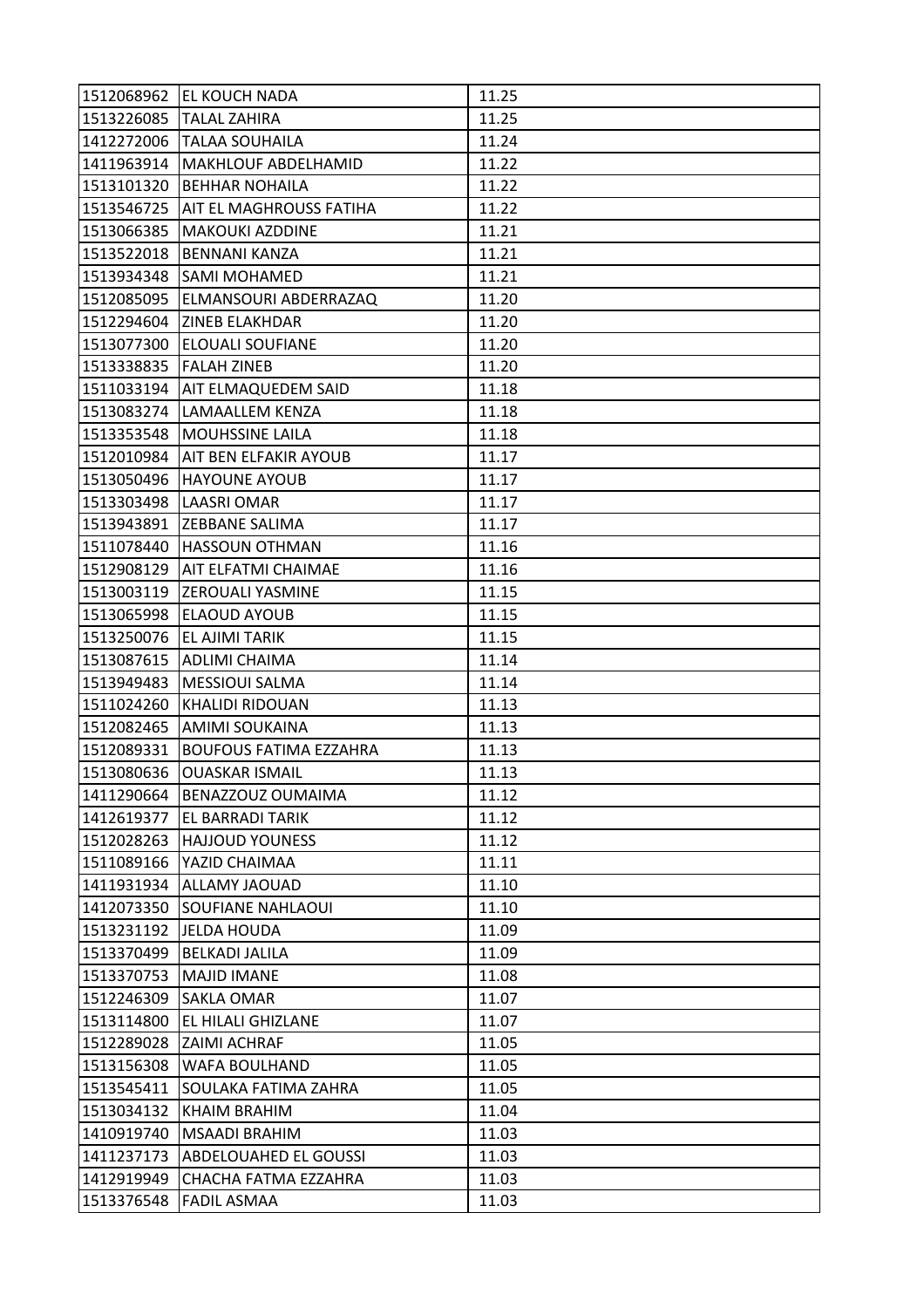|            | 1513034160   DAKOUANE KHADIJA  | 11.02 |
|------------|--------------------------------|-------|
| 1513079162 | <b>ADDAD HAMZA</b>             | 11.02 |
| 1512921265 | <b>RAHOUANE HATIM</b>          | 11.01 |
| 1513020972 | <b>AIT BAHA SALAH</b>          | 11.01 |
| 1513272145 | <b>TRAIBIZ YASSINE</b>         | 11.01 |
| 1513017372 | <b>AKARID LAHOUCINE</b>        | 11.00 |
| 1513228752 | <b>BENHAMMOU MANAL</b>         | 11.00 |
| 1513802732 | EL BECHCHARI SARA              | 11.00 |
| 1512078514 | <b>ELHARBOUL SOUKAINA</b>      | 10.99 |
| 1513189749 | <b>DAHIR FATIMA ZAHRA</b>      | 10.99 |
| 1513010562 | <b>BAALI MOHAMED</b>           | 10.98 |
|            | 1411012851  TAIM HAMZA         | 10.97 |
| 1513065365 | LAMDIBIH ZINEB                 | 10.97 |
| 1513112518 | <b>HARROUD AFAF</b>            | 10.97 |
| 1512007734 | <b>GZARHER MOHAMED</b>         | 10.96 |
| 1512231393 | <b>KHRRACHI SINAN</b>          | 10.96 |
| 1513001421 | LAMDARRA NAJAT                 | 10.96 |
| 1513068272 | <b>TOUFIK FATIMAEZZAHRAE</b>   | 10.96 |
| 1513199517 | <b>OUAKILI OMAR</b>            | 10.96 |
| 1513271135 | <b>ARAFA ZAINAB</b>            | 10.96 |
| 1513029028 | <b>OUBNALI MAROUAN</b>         | 10.95 |
| 1513539892 | EL KAMALI ZYNEB                | 10.95 |
| 1511018103 | <b>EL ATTAR ABDESSABOUR</b>    | 10.93 |
| 1512089423 | ELMOUJI ASMAA                  | 10.93 |
| 1513930960 | <b>BOUSHABA SOUKINA</b>        | 10.93 |
|            | 1512766046 EL QLAYAI OUMAYMA   | 10.92 |
| 1513050662 | MOUTTAQI HAMZA                 | 10.92 |
| 1513079034 | <b>NQUILA HICHAM</b>           | 10.92 |
|            | 1512040696 ID BELKACEM NAIMA   | 10.91 |
| 1414268365 | <b>ELAMERANY TAOUFIK</b>       | 10.90 |
| 1512075583 | <b>EL KHAYL SAIDA</b>          | 10.90 |
|            | 1412072952 MBARK BAKKAR        | 10.89 |
| 1513006352 | <b>ACHAHROUR IMANE</b>         | 10.88 |
| 1513017974 | <b>BLILA JIHANE</b>            | 10.88 |
| 1513938955 | <b>OUCHKIR MOHAMED</b>         | 10.88 |
| 1513950751 | ELHOSNI OMAR                   | 10.88 |
|            | 1513014171   SABIR ISMAIL      | 10.87 |
| 1513033649 | <b>BEN MOULAY FATIMA ZAHRA</b> | 10.87 |
| 1513620505 | <b>ELMALLOUKI BOUSSELHAM</b>   | 10.87 |
| 1412078735 | MEHDI MRHARI DERDAG            | 10.86 |
| 1513031443 | DAKHCHA SAIDA                  | 10.86 |
|            | 1513251267 ZROURA CHAIMAE      | 10.86 |
| 1513105696 | <b>AIT MOUSSA ANOUAR</b>       | 10.85 |
| 1513251350 | EJ JAYAB MOUAD                 | 10.85 |
| 1513534563 | <b>HAKKOUS SARA</b>            | 10.85 |
| 1513040901 | ABSSA ESSALMA                  | 10.84 |
| 1513107254 | <b>ZIDANE FATIHA</b>           | 10.84 |
| 1513288514 | MOUBARKI SALMA                 | 10.84 |
| 1512804935 | <b>BOUASRIA WAFAE</b>          | 10.83 |
| 1512915307 | <b>OUBERRY NAJI</b>            | 10.83 |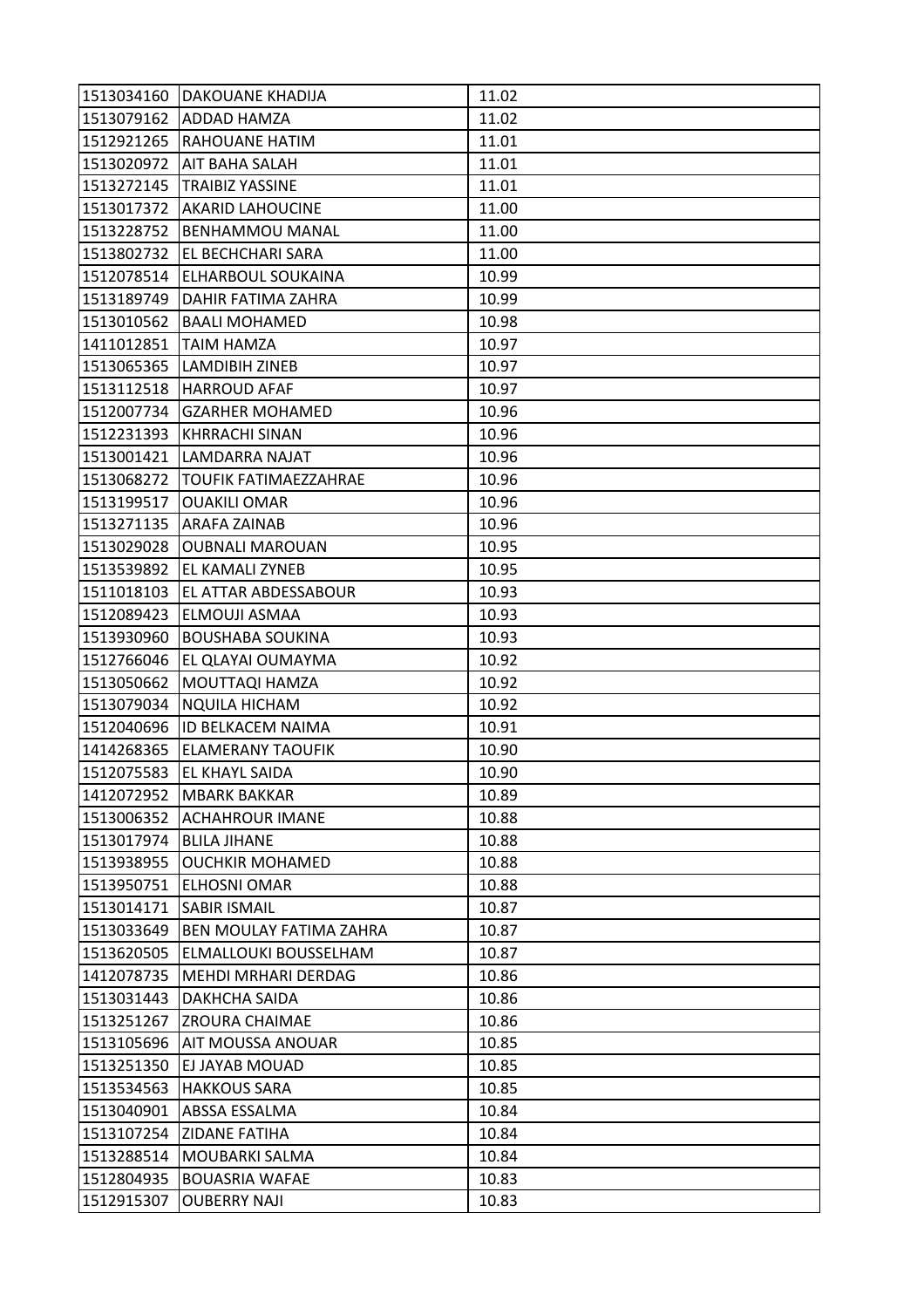|            | 1513763399 DERRAGUE LAMYA      | 10.83 |
|------------|--------------------------------|-------|
|            | 1411012078 EL-KHALDI JIHANE    | 10.82 |
|            | 1512931932  MOUSSAOUI FARAH    | 10.82 |
| 1515313080 | <b>BOURAYA NAJOUA</b>          | 10.81 |
| 1412250830 | <b>MARYEM NAIM</b>             | 10.80 |
| 1512337480 | <b>HOUSSAINI ANAS</b>          | 10.80 |
| 1513010570 | <b>EL IDRISSI HASSAN</b>       | 10.79 |
| 1513073028 | <b>TALBI HAMZA</b>             | 10.79 |
| 1513113963 | <b>EZZAOUIA TOURYA</b>         | 10.79 |
| 1513174219 | CHAMOR FATIMA EZZAHRAE         | 10.79 |
| 1513546120 | <b>ELFILALI YOUNES</b>         | 10.79 |
| 1513522319 | <b>BENNADDAM KHAOULA</b>       | 10.78 |
| 1412089968 | <b>ASMA ABOUNACER</b>          | 10.77 |
|            | 1513152118 ELFERRAD CHAIMAA    | 10.77 |
| 1513613257 | FERHANE FATIMA ZAHRA           | 10.77 |
|            | 1513249623 ERRIDHI YASSAMINE   | 10.76 |
| 1511050421 | <b>KESSOU LAYLA</b>            | 10.75 |
| 1513243967 | <b>BABOUL KAOUTAR</b>          | 10.75 |
| 1513938910 | <b>CHERB LAMYAE</b>            | 10.75 |
| 1512534892 | <b>CHAMBARI YASSIR</b>         | 10.73 |
| 1513331637 | <b>HAMDOUNE REDOUANE</b>       | 10.73 |
| 1412951836 | <b>MOHAMMED BOUKHENAIF</b>     | 10.72 |
|            | 1511015531 LAHMOUN AYOUB       | 10.72 |
|            | 1411378561 AJEDIOUI NISSRINE   | 10.71 |
|            | 1411963316 AKRICH OTMANE       | 10.71 |
| 1512052389 | ELHARMOUCHI KHADIJA            | 10.71 |
| 1513033763 | <b>SOUSSI NADINE</b>           | 10.71 |
| 1513015358 | <b>AGOURAM MOHAMED</b>         | 10.70 |
| 1513066118 | MOUBTASSIM HIND EL IDRISSI     | 10.70 |
| 1513172304 | EL BACHIRI AYOUB               | 10.70 |
| 1412542331 | LAMYAA MAHIRI                  | 10.68 |
|            | 1513363390 HMITOU NIAMA        | 10.68 |
| 1512538809 | <b>SOULAMI MOHAMMED</b>        | 10.67 |
| 1513037788 | <b>MAISSINE FATIMA</b>         | 10.67 |
| 1513162608 | <b>LALAMI ANAS</b>             | 10.66 |
| 1513174008 | <b>RAIF YASSINE</b>            | 10.66 |
|            | 1513365324 SADIQ ICHRAK        | 10.66 |
| 1412088931 | <b>IFATIMA EZZAHRA ALTRACH</b> | 10.65 |
| 1513028972 | <b>AMAZIGH ZAKIA</b>           | 10.65 |
| 1513228755 | <b>LARHRIB NOUHAILA</b>        | 10.65 |
| 1513283580 | ATFAOUI MOHAMMED               | 10.65 |
| 1513111740 | <b>BENHA SOUKAINA</b>          | 10.63 |
| 1513172351 | AOUAM OUMAIMA                  | 10.63 |
| 1412186617 | <b>OUAZIZ ZAYNEB</b>           | 10.62 |
| 1511078547 | <b>ZAKIRI SARA</b>             | 10.62 |
| 1513952906 | <b>BENAICHA AHMED REDA</b>     | 10.61 |
| 1513009847 | <b>HAJJI YOUSRA</b>            | 10.58 |
| 1513048638 | LAMAIZI HAJAR                  | 10.58 |
| 1513080974 | DAKHAMA MOHAMED                | 10.58 |
| 1513346223 | MAHRACH MOHAMED REDA           | 10.58 |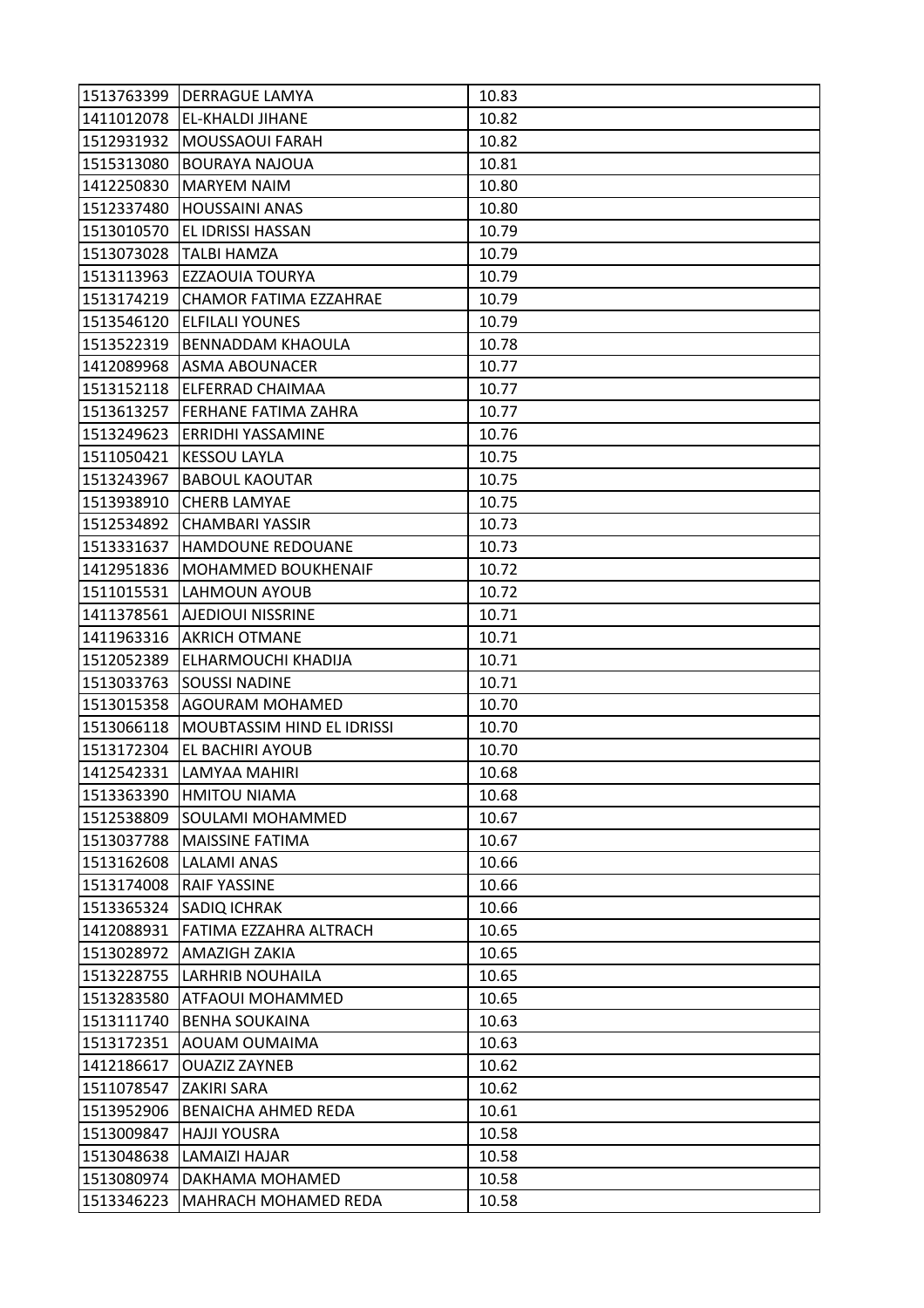|                         | 1513350668 DARIH CHAIMAA         | 10.58 |
|-------------------------|----------------------------------|-------|
|                         | 1513363142 TAMINE MAHACINE       | 10.58 |
|                         | 1513019122 L FALI MOHAMED        | 10.57 |
| 1513021425              | <b>EL YOUNSI MERIAM</b>          | 10.57 |
| 1513199506              | <b>GHALIM MARYAM</b>             | 10.57 |
| 1513270321              | <b>LAATOR IMANE</b>              | 10.57 |
|                         | 1513618914   FANI ABDELLAH       | 10.57 |
| 1512076732              | <b>KHOURCHI YAHYA</b>            | 10.55 |
|                         | 1513340266 RAMDI ASMAA           | 10.55 |
| 1512001254              | ENNOUAMANI ASMA                  | 10.54 |
| 1512085877              | <b>ELFATHI ASMAA</b>             | 10.54 |
| 1512333517              | AMIR ABEDALLAH MOUZMIL NAJAT     | 10.54 |
| 1513035812              | YASSINE HAMZA                    | 10.54 |
| 1513100565              | NASSIMI OUSSAMA                  | 10.54 |
| 1513181063              | <b>BADRY MERYEME</b>             | 10.54 |
| 1511076092   DIDI ZAHRA |                                  | 10.53 |
| 1513011709              | <b>AZZOUZ SOUMAYA</b>            | 10.53 |
| 1513017268              | <b>BOUHALLAOU HANANE</b>         | 10.53 |
|                         | 1513036118 HROUT KAWTAR          | 10.51 |
| 1513040338              | KERROUMI FATIMA ZAHRA            | 10.51 |
| 1513183759              | <b>OUMIHA LAILA</b>              | 10.51 |
| 1513316593              | ELKHAYATI HAMZA                  | 10.51 |
|                         | 1512014756 ES SAADY ABDESSAMAD   | 10.50 |
| 1513000688              | <b>MJALSI KHAWLA</b>             | 10.50 |
| 1513022707              | <b>EN NADHFY FATIMA EZZAHRA</b>  | 10.50 |
|                         |                                  |       |
| 1513332970              | <b>ELMERIOULI WISSALE</b>        | 10.49 |
| 1513390126              | IMOURAYAB IHSSANE                | 10.49 |
| 1512040704              | <b>MAHHAM IMANE</b>              | 10.48 |
| 1512541941              | <b>RBILA IMAD</b>                | 10.48 |
|                         | 1513246243 ADNANE DOUKKANI       | 10.48 |
| 1513541133              | <b>FAKIR OUMAIMA</b>             | 10.48 |
|                         | 1512167903   AIT GARMA WAFA      | 10.47 |
|                         | 1412246578 ABDESSAMAD EL KANOUNY | 10.46 |
| 1511010817              | <b>BIGHARASSEN WAJIH</b>         | 10.45 |
| 1412935199              | <b>BARCHI FATIHA</b>             | 10.42 |
| 1512289217              | <b>MZABI CHAIMAA</b>             | 10.42 |
| 1512354867              | <b>EL ALAOUI SOUHAIL</b>         | 10.42 |
|                         | 1412028231   DRIOUICHE HANANE    | 10.41 |
| 1512014132              | <b>OUHASSOU YASSINE</b>          | 10.41 |
| 1513024668              | <b>HAMDOUCHE HASNA</b>           | 10.41 |
| 1513249681              | <b>BENTISS ABDELKRIM</b>         | 10.41 |
| 1513900476 ERRAFI AYA   |                                  | 10.41 |
| 1411029276              | <b>TAZARTI ABDELHAKIM</b>        | 10.40 |
| 1412003385              | <b>BELMSAHEL BASMA</b>           | 10.40 |
| 1513008128              | <b>AMIMI MAJDA</b>               | 10.40 |
| 1513017317              | <b>KAHOUSE YOUNESS</b>           | 10.40 |
| 1513243641              | MARINI HAJAR                     | 10.40 |
| 1513293425              | <b>CHTIOUI SALAHEDDINE</b>       | 10.40 |
| 1513033652              | <b>AKARRAS ZINEB</b>             | 10.39 |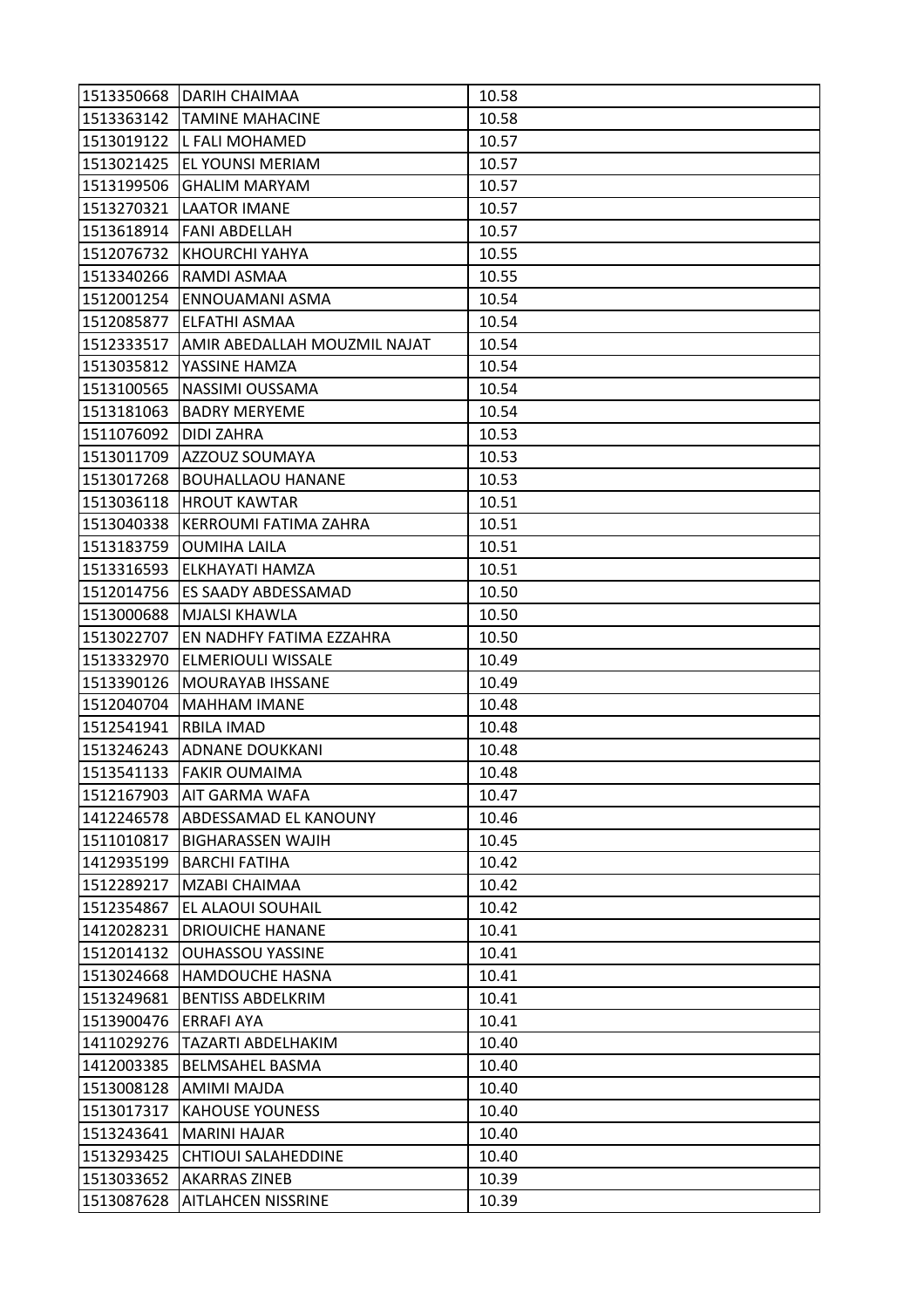|            | 1513288633 TARMOUN ASSIA        | 10.39 |
|------------|---------------------------------|-------|
|            | 1513526036 SOUAID AMINA         | 10.39 |
|            | 1513274114   MOUATASSIM NAJLAA  | 10.38 |
|            | 1513288328 FARASSI INSAF        | 10.38 |
|            | 1513811352 EL FELLAH SAWSANE    | 10.38 |
|            | 1513229548 FOKAHI ZINEB         | 10.37 |
|            | 1513084274 BOUCHTAOUI SAFA      | 10.34 |
| 1512928277 | <b>BLAL KHALID</b>              | 10.30 |
| 1513032648 | <b>CHAHB FERDAOUSE</b>          | 10.30 |
|            | 1513538972 OUHLISS ADAM         | 10.29 |
|            | 1513008424 ZBAYL KARIMA         | 10.28 |
|            | 1513078629 KAAROUCH FATIMA      | 10.28 |
| 1513290943 | <b>EL HAIL SOHAIB</b>           | 10.28 |
| 1513390097 | <b>EL AAKKOUCHI ZINEB</b>       | 10.28 |
| 1512625270 | <b>TOUHAMI AMRE</b>             | 10.26 |
|            | 1513199532 AKIL NOUFISSA        | 10.26 |
|            | 1513066397   MIFTAH AYOUB       | 10.25 |
| 1513169588 | <b>ALAMI KARIMA</b>             | 10.25 |
| 1511068187 | <b>BASIT KHALIL</b>             | 10.24 |
|            | 1513032326 AKRICH HAMZA         | 10.24 |
|            | 1412231317   ZINEB HOULBI       | 10.23 |
|            | 1513164439   AIT IJJA HANANE    | 10.23 |
|            | 1411527402   MOUAD BAKHACHE     | 10.22 |
|            | 1512196452 EL ATTAOUI HSSAIN    | 10.22 |
| 1512552317 | EL ALLAOUI MOHAMMED             | 10.22 |
|            | 1513066395   DARGANI MOHAMED    | 10.22 |
| 1513227646 | <b>SEBBAR HAMZA</b>             | 10.22 |
| 1513088349 | <b>LOURIDI ZAHRA</b>            | 10.20 |
| 1513378542 | <b>HAGROU ABDELMAJID</b>        | 10.20 |
|            | 1412157357 ZEROUAL ZAKARIA      | 10.18 |
| 1512255717 | <b>HADI MERIAM</b>              | 10.17 |
|            | 1513013860   AIT OUBALLA FATIMA | 10.17 |
|            | 1513066228   BENZINEB SOUFYAN   | 10.16 |
| 1513068652 | <b>MAHDOUFI ANAS</b>            | 10.16 |
| 1513088457 | <b>BENHAMMOU LOUBNA</b>         | 10.16 |
| 1513277339 | AOUAM OUSSAMA                   | 10.16 |
| 1513281779 | <b>MAKINE ZINEB</b>             | 10.16 |
|            | 1513952554 RAHMANI MANAL        | 10.16 |
| 1512070147 | <b>ABBOUDA TAOUFIQ</b>          | 10.14 |
| 1513934822 | <b>HATNAOUI ZAHRAE</b>          | 10.14 |
| 1513956271 | <b>FATAH MOHAMED AMINE</b>      | 10.14 |
| 1513763400 | <b>BRITEL BASMA</b>             | 10.13 |
| 1513935668 | EL HAMAME SAFAA                 | 10.13 |
| 1411000567 | <b>BOUIHA HAFSA</b>             | 10.12 |
| 1512004006 | <b>MADKOUR MOUJAHID</b>         | 10.12 |
| 1512189340 | <b>MORTADA NABILA</b>           | 10.12 |
| 1512624148 | EL OUAKFAOUI MERYEM             | 10.11 |
| 1513152116 | LOUAGHI MARYA                   | 10.11 |
| 1513152128 | <b>FELAHI YOUSRA</b>            | 10.11 |
|            | <b>ETTAOUSSI MOUNIR</b>         | 10.10 |